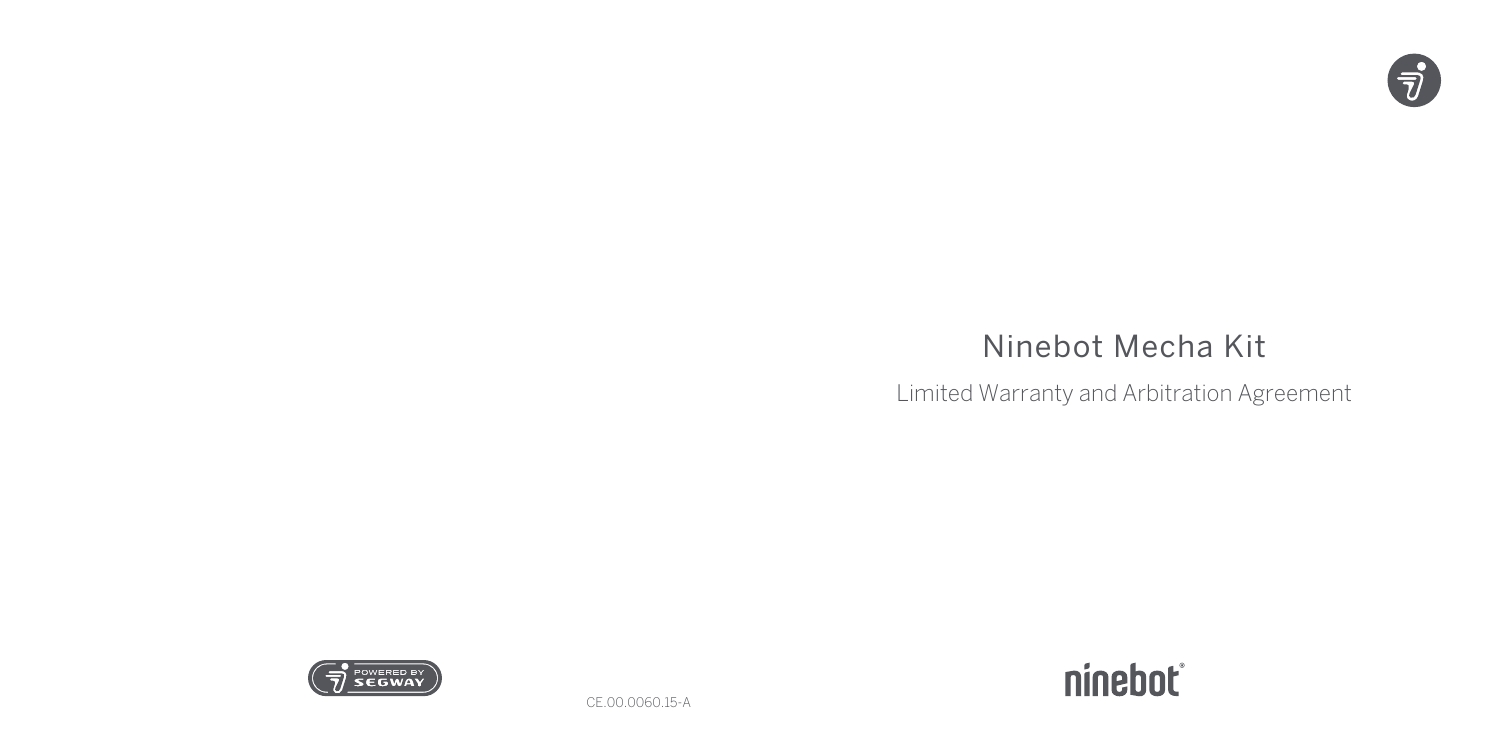### Ninebot Mecha Kit Limited Warranty and Arbitration Agreement

NOTICE:PLEASE READ THIS LIMITED WARRANTY AND ARBITRATION AGREEMENT AND KEEP THIS AGREEMENT FOR FUTURE REFERENCE. THIS AGREEMENT CONTAINS LIMITED WARRANTY CLAUSES AND ARBITRATION CLAUSES WITH RESPECT TO NINEBOT Mecha Kit ("PRODUCT") AND ANY AND ALL TRANSACTION AND CLAIM RELATED TO AND/OR ARISING OUT OF THE PRODUCT.

THIS IS A BINDING LEGAL AGREEMENT ("AGREEMENT") BETWEEN YOU (EITHER AN INDIVIDUAL OR ENTITY) AND THE MANUFACTURER ("NINEBOT"), SEGWAY INC. ("SEGWAY"), AND THEIR AFFILIATES (INCLUDING BUT NOT LIMITED TO THEIR PARENT COMPANY, SUBSIDIARY, AFFILIATED COMPANIES, PREDECESSOR, SUBSEQUENT COMPANY, ADMINISTRATORS, SUCCESSORS, ASSIGNS, OFFICERS, DIRECTORS, MANAGERS, EMPLOYEES, MEMBERS, AND SHAREHOLDERS) (COLLECTIVELY "SEGWAY PARTIES"), SEGWAY DEALERS (AS DEFINED BELOW) AND THEIR AFFILIATES (COLLECTIVELY "SEGWAY DEALERS").

PURCHASING THE PRODUCT, OPENING THE PRODUCT PACKAGING, USING THE PRODUCT, RETAINING THE PRODUCT, EXPLOITING THE BENEFITS OF THIS AGREEMENT, OR ELECTRONIC ACCEPTANCE OF THIS AGREEMENT SHALL CONSTITUTE ACCEPTANCE OF THIS AGREEMENT, REGARDLESS OF WHETHER YOU ARE THE ORIGINAL PURCHASER, GIFT RECIPIENT, USER, OR OTHER RECIPIENT OF THE PRODUCT. IN AN EVENT YOU, AS A PARENT(S) OR LEGAL GUARDIAN(S), PURCHASE THIS PRODUCT ON BEHALF OF OR FOR YOUR CHILDREN, YOU HEREBY CONSENT TO AND APPROVE IN ALL RESPECTS THE TERMS AND CONDITIONS OF THE AGREEMENT AND AGREE THAT BOTH YOU AND YOUR CHILDREN SHALL BE BOUND BY THIS AGREEMENT. YOU ACKNOWLEDGE AND AGREE THAT YOU RECEIVE SUFFICIENT NOTICE OF THIS AGREEMENT AND YOU AGREE TO THIS AGREEMENT.

THE AGREEMENT ONLY AND EXCLUSIVELY APPLIES TO THE PRODUCT DISTRIBUTED AND/OR SOLD BY AND/OR THROUGH SEGWAY PARTIES OR SEGWAY DEALERS IN THE NORTH AMERICAN MARKET. IF YOU ARE NOT A RESIDENT IN THE NORTH AMERICAN MARKET, PLEASE CONTACT US BEFORE USE OF THE PRODUCT AS YOU MAY NOT HAVE A WARRANTY OR HAVE A DIFFERENT WARRANTY THAN THE ONE PROVIDED HEREIN.

THE LIMITED WARRANTY CAN ALSO BE FOUND ONLINE AT:

https://www.segway.com/warranty-information, AND IN THE DOCUMENTATION PROVIDED WITH THE PRODUCT IN THE BOX, AND ON THE PACKAGE OUTSIDE OF BOX. This information was last updated in December 2020.

## WARNING:

USE OF THE PRODUCT BY A PERSON WHO HAS NOT RECEIVED SUFFICIENT TRAINING, DOES NOT POSSESS

NECESSARY EXPERIENCE AND SKILLS, OR IS AGAINST, IN VIOLATION OF OR NOT ACCORDING TO THE USER MANUAL, INSTRUCTIONS, GUIDANCE AND/OR SAFETY WARNINGS MAY CAUSE SEVERE BODILY INJURY OR EVEN DEATH OR PROPERTY DAMAGES.

PLEASE READ EACH AND EVERY SECTION OF THIS DOCUMENT CAREFULLY BEFORE USE OF THE PRODUCT. YOU ARE ENCOURAGED TO CONSULT WITH YOUR PROFESSIONALS AND ADVISORS REGARDING THE INFORMATION PROVIDED HEREIN, ESPECIALLY THOSE RELATED TO THE SAFETY AND YOUR LEGAL RIGHTS AND DUTIES.

A PARENTAL OR LEGAL GUARDIAN'S DECISION TO ALLOW CHILD TO USE, OPERATE AND/OR RIDE ON THE PRODUCT SHALL BE BASED ON THE CHILD'S MATURITY, SKILL AND ABILITY TO FOLLOW RULES (INCLUDING BUT NOT LIMITED TO THE WARNINGS, SAFETY RELATED INFORMATION PROVIDED IN THE USER MANUAL). CHILDREN SHALL NOT BE LEFT UNATTENDED WHILE USING, OPERATING, AND/OR RIDING ON THE PRODUCT. PARENTAL OR LEGAL GUARDIAN SUPERVISION IS REQUIRED AT ALL TIMES. PROTECTIVE GEAR AND PROPER HELMET MUST BE USED WHILE USING, OPERATING, AND/OR RIDING ON THE PRODUCT.

#### 1. Limited Warranty Period

This Limited Warranty covers only defects of any material or quality of the Product and components when the Product and components thereof are being used under normal and ordinary conditions. In the event that a defect covered by this Limited Warranty occurs, Segway and/or other Segway Parties in its sole discretion will repair or replace the defective Product or components thereof in accordance with this Limited Warranty. The applicable Limited Warranty Period for the Limited Warranty commences on the date of the original purchase of the Product from either of Segway, Segway's authorized reseller, Segway's authorized distributor, or an authorized Dealer (each a "Segway Dealer" or collectively the "Segway Dealers").

| Name of the Component                                                                                                                                                                         | <b>Limited Warranty Period</b> |
|-----------------------------------------------------------------------------------------------------------------------------------------------------------------------------------------------|--------------------------------|
| Frame assembly, Controller assembly                                                                                                                                                           | 1 year                         |
| Battery pack, Battery charger                                                                                                                                                                 | 180 davs                       |
| Seat assembly, L/R armrest assembly, Joystick assembly,<br>Universal wheel assembly, Fixing strap, Foot pedal, Power<br>output fixed piece, Rear shell assembly, Muzzle assembly;<br>Gearbox* | 90 days                        |

\* Gearboxes are consumable. The performance of the gearbox will naturally degrade with use, which is not a quality issue. For damage caused by non-human factors, each vehicle could replace at most two gearboxes during the warranty period.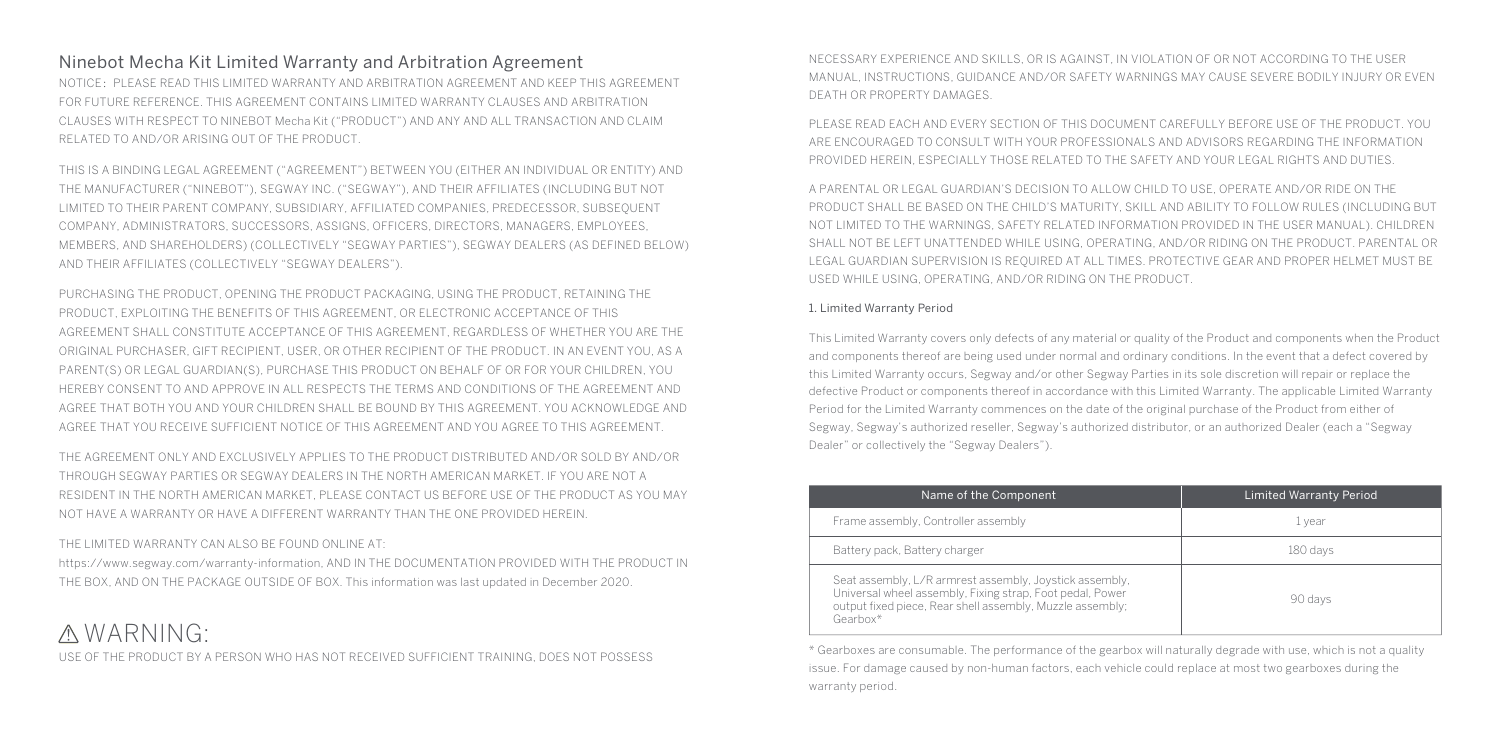#### 2. Limited Warranty Service Process

Segway's online services are available at http://www.segway.com/support/service-warranties. During your use of the Product, if you believe the Product or its component is defective and/or does not work correctly, PLEASE IMMEDIATELY STOP USING THE PRODUCT, AND STORE THE PRODUCT PROPERLY. YOUR CONTINUED USE OF THE PRODUCT UNDER SUCH CIRCUMSTANCE MAY CAUSE SEVERE BODILY INJURY OR EVEN DEATH TO YOU OR THE OTHERS AND/OR CAUSE PROPERTY DAMAGES. Thereafter, please immediately contact Segway at technicalsupport@segway.com. Segway's technical support personnel are available to assist you online or over the phone in diagnosing the defect, and if any, providing further instructions. In the event the warranty services are required, please prepare the following materials, including (i) proof of the original purchase of the Product from Segway Dealers, (ii) the Product's serial number, and (iii) a description of the defect if applicable. Upon the verification of your eligibility for the Limited Warranty protection and/or services, you should provide your name, email address, mailing address, and contact phone number to receive a Return Material Authorization number (the "RMA"). Segway must receive your defective Product or component thereof within thirty (30) days upon Segway's issuance of RMA to you. If a defective Product or component thereof cannot be shipped to Segway, Segway may direct you to a designated third-party service provider for the warranty services.

You shall be responsible for the cost of shipping and risk of loss and damage that may occur during the shipment from you to Segway and (ii) from Segway to you. You must include your defective Product or component within the original or Segway approved packaging, which will be provided at your cost, for shipment of the Product to Segway. You shall defend, indemnify, and hold Segway harmless any loss and/or damages that may be caused by your improper packaging or shipment of the Product or component to Segway.

An authorized service provider or Segway Dealer will inspect your returned Product. If Segway reasonably determines that the problem is not covered by the Limited Warranty, Segway will notify you and inform you of service or replacement alternatives that are available to you on a fee basis, or Segway will return your Product to you unrepaired, and in such instance, you will be responsible for the cost of shipping and insurance for shipment of your Product from Segway to you. In an event that any services are not covered by the limited warranty and you reject a paid service recommended by Segway Parties and/or Segway Dealer, you understand and acknowledge that failure to repair and/or services the Product may increase the risk of fall and/or Product failure which may result in severe property damages, severe bodily injury or death, and you agree that this is your informed consent to take such risk.

For a return eligible for the warranty protection and/or services, Segway will serve defective Products with new or reconditioned parts of the same or similar style at no cost to you for the service. Parts replaced by Segway will be retained by and become the property of Segway. In such a situation, Segway will pay reasonable return shipping charges for the return of the Product to you.

#### 3. Limited Warranty Eligibility

3.1 Our service request must be received by Segway within the Limited Warranty Period as described above, and

Segway must receive your Product in accordance with the Limited Warranty Service Process defined above. 3.2 Your Product must be purchased from an authorized Segway Dealer.

3.3 You must provide the original purchase receipt.

3.4 Your Product must have a serial number legible, unobscured, untampered, and unmodified. 3.5 All tamper-resistant seals must be intact, in place, and unmodified.

#### 4. Limited Warranty Exclusions

This Limited Warranty describes the service available to you if your product requires warranty service, and you may have additional protections under your local laws. This Limited Warranty does not cover and excludes damage to your product or any component thereof caused by:

4.1 Abuse, misuse, recklessness, negligence, or commercial use.

4.2 Improper charging, storage, maintenance, or operation of the Product not in compliance with instructions or limitations as provided in the user materials.

4.3 Use of the Product not in compliance with applicable laws and regulations.

4.4 Use of the Product by persons with inadequate experience.

- 4.5 Accident, collision, riding at an unsafe speed on paved roads, riding at an unsafe speed on unpaved roads, riding over obstacles, amateur racing, professional racing, use in backcountry sports, fire damage, water damage, chemical damage, use of the Product outside of the Product's working temperature range, high-pressure water spray, earthquake, dropping, loading with excessive weights.
- 4.6Modifications to mechanical parts, modifications to electronic parts, or modifications to software embedded in the Product.
- 4.7 Service, repair, and maintenance by unauthorized providers.

4.8 Cosmetic damages.

- 4.9 Use of the Product with third party product, component, or accessory.
- 4.10 The normal deterioration of wear and tear parts.
- 4.11 Use of the Product with overdue wear and tear parts.

#### 5. LIABILITY DISCLAIMER AND LIMITATION

SEGWAY AND OTHER SEGWAY PARTIES DO NOT ASSUME OR AUTHORIZE ANYONE TO ASSUME ON ITS BEHALF, ANY OTHER OBLIGATION OR LIABILITY IN CONNECTION WITH THE PRODUCT, ITS COMPONENT PARTS, ACCESSORIES, SERVICE REPAIR, OR THIS LIMITED WARRANTY.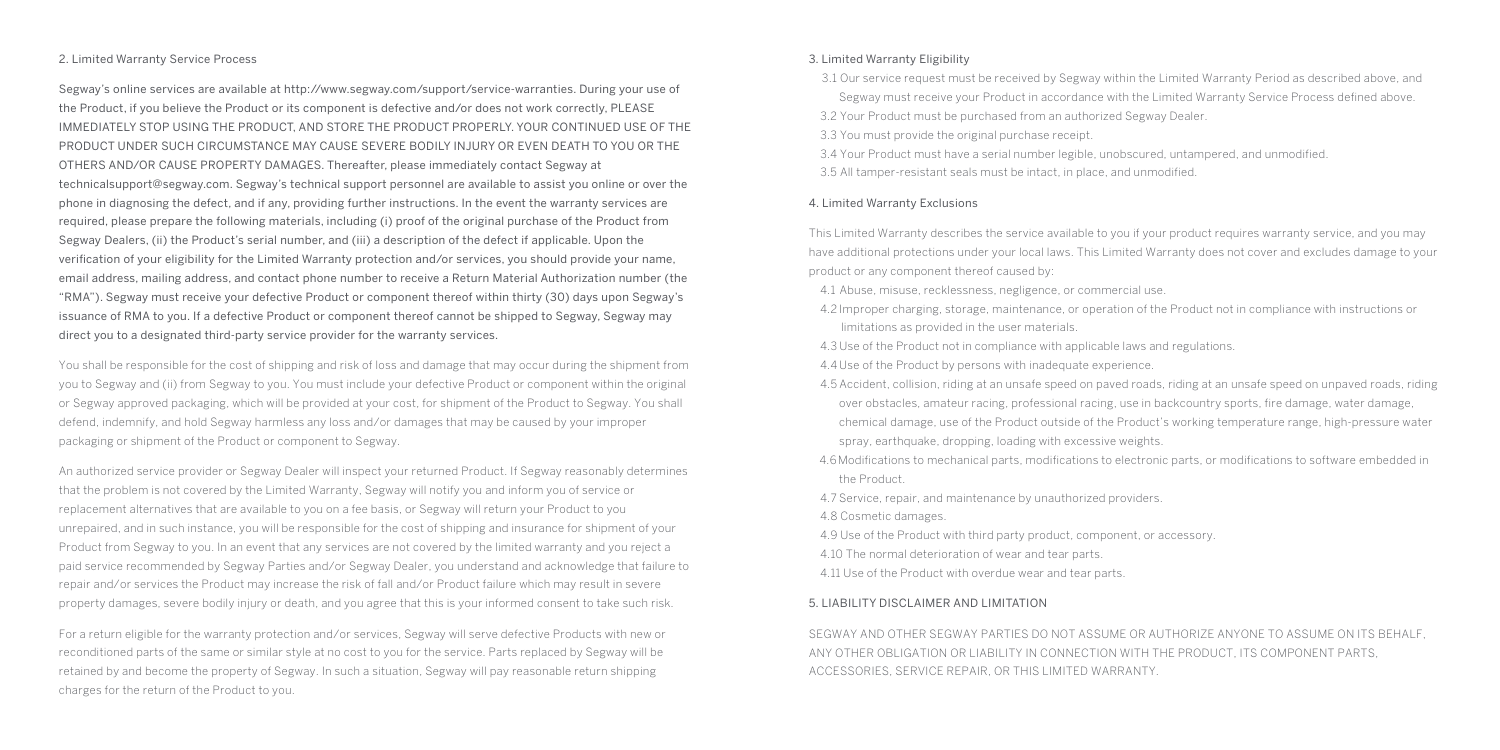SEGWAY PARTIES AND SEGWAY DEALERS ARE NOT RESPONSIBLE FOR ANY LOSS OF USE OF A PRODUCT, ITS COMPONENT PARTS, ACCESSORIES, OR FOR ANY INCONVENIENCE OR OTHER LOSS OR DAMAGE WHICH MIGHT BE CAUSED FROM ANY DEFECT IN A PRODUCT, ITS COMPONENT PARTS, ACCESSORIES, SERVICE REPAIR, OR FOR ANY OTHER INCIDENTAL OR CONSEQUENTIAL DAMAGES YOU MAY HAVE AS A RESULT OF ANY DEFECT IN A PRODUCT, ITS COMPONENT PARTS, ACCESSORIES, OR SERVICE REPAIR. SOME COUNTRIES/STATES DO NOT ALLOW THE EXCLUSION OR LIMITATION OF INCIDENTAL OR CONSEQUENTIAL DAMAGES, SO THE ABOVE LIMITATION OR EXCLUSION MAY NOT APPLY TO YOU TO THE EXTENT THAT IT IS DISALLOWED BY APPLICABLE LAW.

THIS LIMITED WARRANTY HEREIN IS THE ONLY EXPRESS WARRANTY APPLICABLE TO PRODUCT AND ITS COMPONENT PARTS, ACCESSORIES, AND SERVICE REPAIR. SEGWAY AND SEGWAY PARTIES DISCLAIM ALL OTHER EXPRESS WARRANTIES. SEGWAY AND OTHER SEGWAY PARTIES LIMIT THE DURATION AND REMEDIES OF ALL IMPLIED WARRANTIES, INCLUDING WITHOUT LIMITATION TO THE WARRANTIES OF MERCHANTABILITY AND FITNESS FOR A PARTICULAR PURPOSE, WHETHER ARISING BY LAW, COURSE OF DEALING, COURSE OF PERFORMANCE, USAGE OF TRADE OR OTHERWISE, TO THE DURATION OF THIS EXPRESS LIMITED WARRANTY. THE FOREGOING LIMITATIONS OR EXCLUSIONS OF WARRANTY SHALL SUBJECT TO ANY MANDATORY LAW THAT PROHIBITS SUCH EXCLUSION, LIMITATION, RESTRICTION, OR MODIFICATION OF WARRANTY. FOR ANY WARRANTY THAT MAY APPLY HEREIN ON THE GROUND THAT SUCH WARRANTY IS MANDATED BY LAW AND CANNOT BE EFFECTIVELY EXCLUDED, RESTRICTED OR MODIFIED BY THE FOREGOING DISCLAIMER, THE DURATION OF ITS APPLICABILITY SHALL BE THE PERIOD PROVIDED BY THE LIMITED WARRANTY HEREIN OR THAT REQUIRED BY THE APPLICABLE COUNTRY/STATE LAW, WHICHEVER IS SHORTER. SOME COUNTRIES/STATES DO NOT ALLOW LIMITATIONS ON HOW LONG AN IMPLIED WARRANTY LASTS, SO THE ABOVE LIMITATION MAY NOT APPLY TO YOU.

IN NO EVENT SEGWAY, OTHER SEGWAY PARTIES AND SEGWAY DEALERS' TOTAL AND AGGREGATE LIABILITY FOR ALL CLAIMS UNDER ANY AND ALL APPLICABLE LAW OR THEORY, JOINTLY OR SEVERALLY, ARISING OUT OF OR RELATED TO THE PURCHASE OF THE PRODUCT, BREACH OF CONTRACT, TORT (INCLUDING NEGLIGENCE) OR OTHERWISE EXCEEDS THE DUTY TO REPAIR OR REPLACE ANY DEFECTIVE PRODUCT, FURTHER SUBJECT TO SEGWAY'S SOLE AND EXCLUSIVE DISCRETION. IN NO EVENT SHALL BE SEGWAY, OTHER SEGWAY PARTIES AND AND SEGWAY DEALERS BE LIABLE TO ANY PERSON FOR CONSEQUENTIAL, INDIRECT, INCIDENTAL, SPECIAL, EXEMPLARY, PUNITIVE OR ENHANCED DAMAGED ARISING OUT OF, OR RELATING TO, AND/OR IN CONNECTION WITH THE PURCHASE OF THE PRODUCT, ANY BREACH OF THIS AGREEMENT OR MANUFACTURER'S DUTIES REGARDLESS OF (A) WHETHER SUCH DAMAGES WERE FORESEEABLE, (B) WHETHER OR NOT SEGWAY OR OTHER SEGWAY PARTIES WERE ADVISED OF THE POSSIBILITY OF SUCH DAMAGES, AND (C) THE LEGAL OR EQUITABLE THEORY (CONTRACT, TORT OR OTHERWISE) UPON WHICH THE CLAIM IS BASED UNLESS SUCH LIMITATIONS

AND EXCLUSIONS ARE PROHIBITED BY APPLICABLE LAW. THE FOREGOING LIMITATIONS OR EXCLUSIONS APPLY EVEN IF AN AGGRIEVED CUSTOMER OR ANY OTHER PERSON'S (WHO MIGHT HAVE RIGHT OR CLAIM UNDER THIS AGREEMENT BY OPERATION OF LAW OR EQUITY) REMEDIES UNDER THIS AGREEMENT FAIL THEIR ESSENTIAL PURPOSE. IN THE EVENT SOME COUNTRIES/STATES DO NOT ALLOW THE EXCLUSION OR LIMITATION OF CERTAIN OR ALL OF THE FOREGOING DAMAGES, SO TO THE EXTENT THAT SUCH LIMITATIONS OR EXCLUSIONS ARE NOT ALLOWED BY LAW, THEY MAY NOT APPLY TO YOU. SOME COUNTRIES/STATES DO NOT ALLOW THE EXCLUSION OR LIMITATION OF INCIDENTAL OR CONSEQUENTIAL DAMAGES, SO TO THE EXTENT THAT SUCH LIMITATIONS OR EXCLUSIONS ARE NOT ALLOWED BY LAW, THE ABOVE LIMITATION OR EXCLUSION MAY NOT APPLY TO YOU.

To the extent permitted by applicable law, SEGWAY PARTIES hereby DISCLAIM any liability and thereby shall not be responsible for any damages, including but not limited to death, bodily injury, or damages to property, arising out of or related to any conduct (including misconduct), action, inaction, act (including failure to act), omission or negligence by any authorized or unauthorized dealer, distributor, wholesaler, retailer, service provider or third party that involves into the distribution of Product or the services thereto. To the extent permitted by applicable law, the explicit representations and warranties, if any, provided herein, shall be the only warranties and representations made by SEGWAY PARTIES to YOU, any consumer, and/or end-user. SEGWAY PARTIES shall not be responsible for any other warranties and/or representations that may be given and/or provided by another person unless Segway Parties have in a written form explicitly authorized such additional warranty and/or representation to be given to consumer or end-user.

#### 6. Claims, Dispute Resolution and Mandatory Arbitration

THE CLAUSES CONTAINED HEREIN ARE LEGALLY BINDING BETWEEN YOU AND SEGWAY PARTIES AND SEGWAY DEALERS. THE CLAUSES CONTAINED HEREIN MAY AFFECT YOUR RIGHTS, AND IT IS YOUR RESPONSIBILITY TO READ THE FOLLOWING SECTIONS. YOU CAN OPT OUT OF THE AGREEMENT WITHIN 30 CALENDAR DAYS OF THE FIRST CONSUMER PURCHASE BY EMAILING OPTOUT@SEGWAY.COM AND PROVIDING THE APPLICABLE INFORMATION. FOR MORE DETAILS, PLEASE SEE SECTION 6.3.

#### 6.1 Binding Arbitration

Segway Parties, Segway Dealers, and you agree that any dispute, controversy, or claim arising out of, related to or in connection with this Agreement, the limited warranty, the sale, condition, or performance of the Product, whether based in contract, tort, fraud, misrepresentation or any other legal theory at law or in equity, including but not limited to any claims for death, injury or property damages, shall be submitted to binding arbitration upon the The arbitration shall be conducted by the American Arbitration Association (AAA) according to its Commercial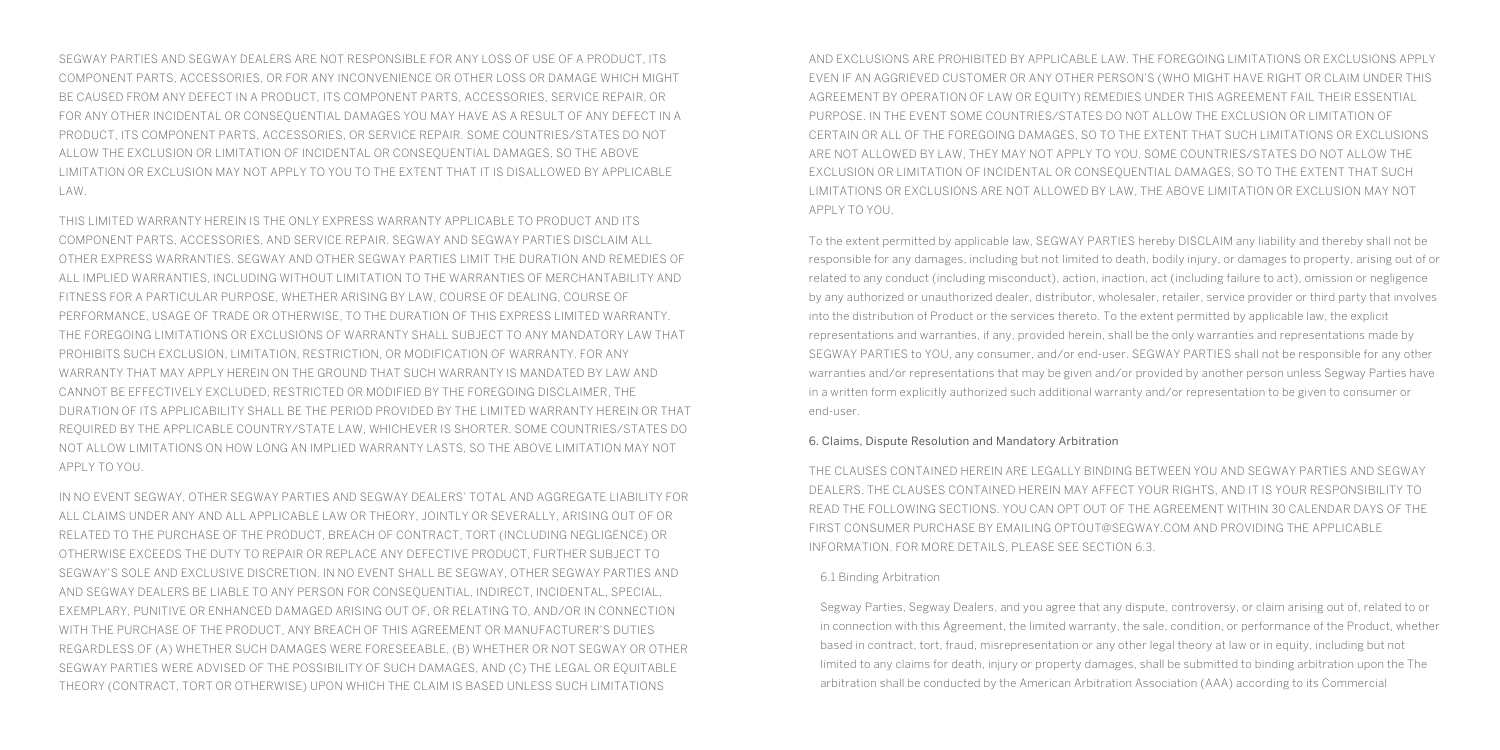Arbitration Rules and the Supplementary Procedures for Consumer-Related Disputes (collectively "AAA Rules"). The AAA Rules are available online at adr.org or by calling the AAA at 1-800-778-7879. The arbitration shall be conducted before a single arbitrator, whose award may not exceed, in form or amount, the relief allowed by the "Liability Disclaimer and Limitation" clause herein subject to the applicable law. The arbitration tribunal shall have the power to rule on any challenge to its jurisdiction or to the validity or enforceability of any portion of the Agreement to arbitrate. Any decision of the arbitrator shall be final and may be entered into any judgment in any court of competent jurisdiction. You waive the right to have your claim heard in a court of law and by a jury.

You waive the right to participate in class actions arising from or relating to all claims and disputes with Segway Parties and/or Segway Dealers. You agree to arbitrate solely on an individual basis and that this Agreement does not permit class arbitration or any claims brought as a plaintiff or class member in any class or representative arbitration proceeding. The arbitral tribunal may not consolidate more than one person's claims and may not otherwise preside over any form of a representative or class proceeding. If the prohibition on class arbitration is deemed invalid or unenforceable, then the remaining portions of the arbitration Agreement will remain in force.

Section 6 "Claims and Dispute Resolution" clause shall survive upon termination or expiration of this Agreement and/or limited warranty or in the event that this Agreement and/or the limited warranty is held as void, avoidable, invalid, or unenforceable, either in whole or part, by a competent adjudication institution with actual authority and jurisdiction over this matter.

Segway Parties and Segway Dealer require, and you hereby agree that you shall arbitrate your claims against Segway Parties and/or Segway Dealers according to the arbitration described above before you exercise your rights according to the title of the Magnuson-Moss Warranty Act. Title I of the Magnuson-Moss Warranty Act does not require you to pursue rights and remedies available to you that are not provided by the Title I of Magnuson-Moss Warranty Act.

#### 6.2 Small Claim

For any arbitration in which your total claims, exclusive of attorney fees and expert witness fees, is \$5,000.00 or less ("Small Claim"), the arbitrator may, if you prevail, award your reasonable attorney fees, expert witness fees, and costs as part of any award on the condition of the arbitrator's actual and affirmative finding that the claim is non-frivolous. In a Small Claim case, you are required to pay no more than half of the total administrative, facility, and arbitrator fees, or \$50.00 of such fees, whichever is less, and Segway Parties shall pay the remainder of such fees. In a Small Claim case, Segway Parties shall not recover any attorney fees provided that your claim is non-frivolous. Administrative, facility, and arbitrator fees for arbitrations in which your total claimed damages, exclusive of attorney fees and expert witness fees, exceed \$5,000.00 ("Large Claim"), shall be determined

according to AAA Rules. In a Large Claim case, the arbitrator may grant to the prevailing party or apportion among the parties reasonable attorney fees, expert witness fees, and costs. The arbitrator shall be entitled to award declaratory or injunctive relief upon request by any party.

#### 6.3 Opt-Out

YOU MAY OPT OUT OF THIS DISPUTE RESOLUTION PROCEDURE BY PROVIDING NOTICE TO SEGWAY PARTIES NO LATER THAN THIRTY (30) CALENDAR DAYS AFTER THE DATE OF THE FIRST CONSUMER PURCHASER'S PURCHASE OF THE PRODUCT. TO OPT-OUT, YOU MUST SEND NOTICE BY EMAIL TO SEGWAY AT OPTOUT@SEGWAY.COM, WITH THE SUBJECT LINE: "ARBITRATION OPT-OUT." THE OPT-OUT NOTICE BY E-MAIL MUST INCLUDE (A) YOUR NAME, EMAIL ADDRESS, MAILING ADDRESS, AND PHONE NUMBER; (B) THE DATE ON WHICH THE PRODUCT WAS PURCHASED; (C) THE PRODUCT MODEL NAME OR MODEL NUMBER; AND (D) THE SERIAL NUMBER. ALTERNATIVELY, YOU MAY OPT OUT BY SENDING AN ELECTION TO OPT-OUT LETTER TO SEGWAY AT SEGWAY INC., 14 TECHNOLOGY DRIVE, BEDFORD, NH 03110 VIA CERTIFIED MAIL WITHIN THIRTY (30) CALENDAR DAYS FROM THE DATE OF THE FIRST END USER'S PURCHASE OF THE PRODUCT FROM SEGWAY DEALER. THE OPT-OUT LETTER SHALL CONTAIN THE FOLLOWING INFORMATION: (A) YOUR NAME, EMAIL ADDRESS, MAILING ADDRESS, AND PHONE NUMBER; (B) THE DATE ON WHICH THE PRODUCT WAS PURCHASED; (C) THE PRODUCT MODEL NAME OR MODEL NUMBER; (D) THE SERIAL NUMBER; AND (E) AN STATEMENT AS FOLLOWS: THE ABOVE CONSUMER ELECTS TO OPT-OUT THE DISPUTE RESOLUTION PROCEDURE AS PROVIDED BY THIS LIMITED WARRANTY, THESE ARE THE ONLY TWO EFFECTIVE WAYS TO OPT-OUT THIS DISPUTE RESOLUTION PROCEDURE. ELECTION TO OPT-OUT THIS DISPUTE RESOLUTION PROCEDURE WILL NOT AFFECT THE COVERAGE OF THE LIMITED WARRANTY IN ANY WAY, AND YOU WILL CONTINUE TO ENJOY THE BENEFITS OF THE LIMITED WARRANTY.

#### 6.4 Federal Arbitration Act

The Federal Arbitration Act governs this arbitration clause. This Agreement evidences a transaction in interstate commerce, and thus the Federal Arbitration Act governs its interpretation and enforcement.

#### 6.5 Procedure

The following is a description of the arbitration process.

A. Mail a Notice of Dispute to Segway. Before initiating an arbitration against Segway Parties and/or Segway Dealers, you must first notify Segway Parties and/or Segway Dealers of your dispute in good faith. Please include your contact information, your concerns, and the relief you intend to seek from Segway Parties and/or Segway Dealers, and any information you believe would help resolve the dispute. Segway Parties and/or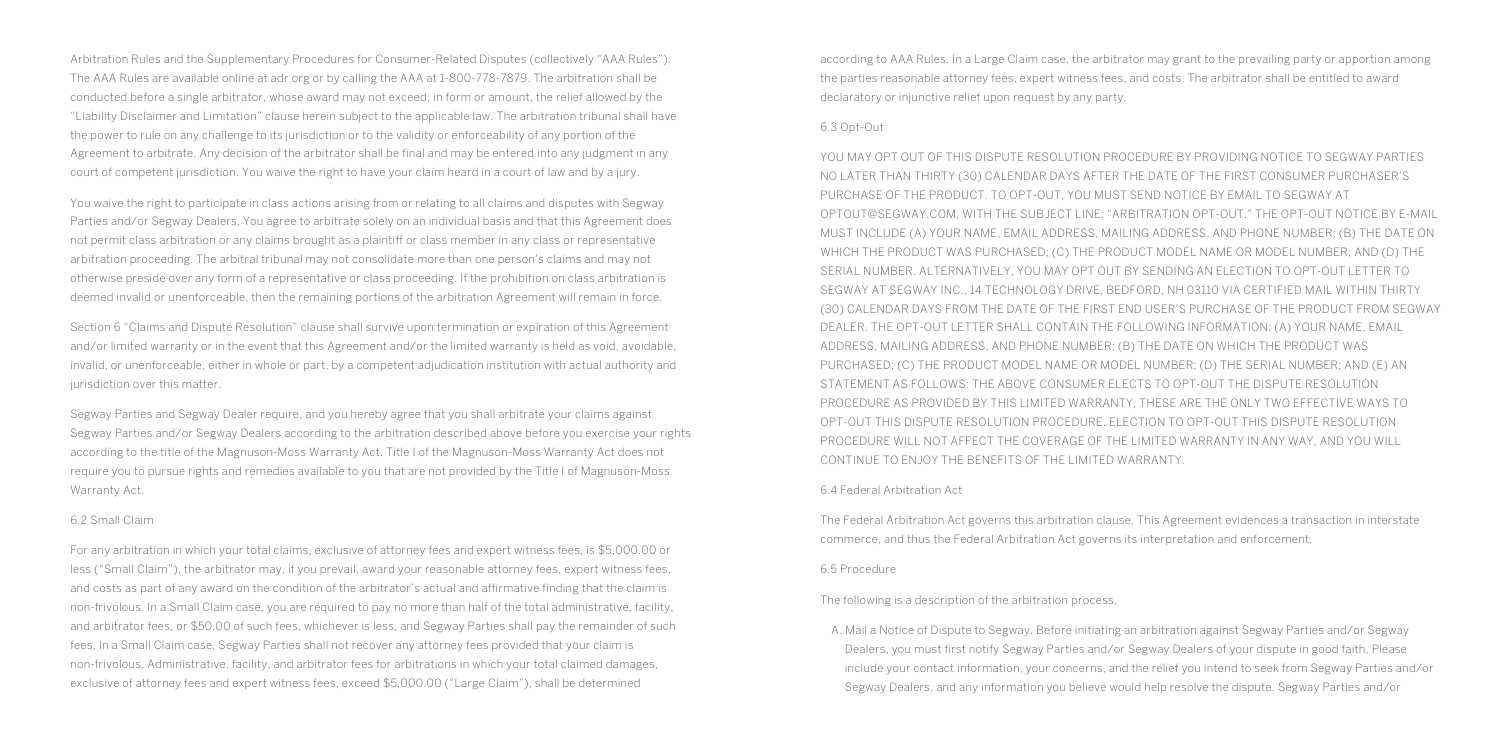Segway Dealers will review your Notice of Dispute to determine whether Segway Parties and/or Segway Dealers may settle it with you to avoid arbitration. The notice should be sent by certified mail to Attention: Disputes, Segway Inc., 14 Technology Drive, Bedford, NH 03110. Please keep a copy of your notice for your records.

- B. Wait 30 Days. Segway Parties and/or Segway Dealers will review your Notice of Dispute within thirty (30) days of Segway's receipt of your Notice of Dispute. If you do not hear from Segway within thirty (30) days of its receipt of your Notice of Dispute, you may proceed with filing an arbitration claim against Segway Parties and/or Segway Dealers. Should Segway provide you a written settlement offer, please keep this settlement offer because Segway Parties and/or Segway Dealers and you will be required to show this settlement offer to the arbitrator. Notwithstanding the foregoing, such offer, if any, shall not be shown to the arbitrator until after the arbitrator's determination on the merits of your claim.
- C. Complete a Demand for Arbitration. You can initiate arbitration by completing a Demand for Arbitration that includes a basic statement of the (i) names and addresses and telephone numbers of the parties involved; (ii) your description of the dispute; and (iii) your short statement detailing why you are entitled to relief.
- D. Send Segway Parties and/or Segway Dealers Your Demand for Arbitration. You can send Segway Parties and/or Segway Dealers your Demand for Arbitration at the following address: Attention: Disputes, Segway Inc., 14 Technology Drive, Bedford, NH 03110. Please keep a copy of your notice for your record.
- E. Send AAA Two (2) Copies of Your Demand for Arbitration. The Demand for Arbitration includes the address that you are to send two (2) copies of your Demand for Arbitration. This address is AAA Case Filing Services at 1101 Laurel Oak Road, Suite 100, Voorhees, NJ 08043, subject to amendment and/or update by AAA. You should also include a copy of this warranty policy and the appropriate filing fee. Segway Parties will reimburse you for this filing fee. If you cannot afford to pay the filing fee, please contact Segway, and Segway will pay the filing fee for you if your claims seek a remedy less than \$75,000. AAA has an online filing option that you can find on its website: www.adr.org.
- F. AAA Appointment of Arbitrator. If no claim in the arbitration exceeds \$75,000, the AAA will appoint an arbitrator and notify you and Segway Parties and/or Segway Dealers of the arbitrator's name and qualification. The AAA requires all arbitrators to check for any past or present relationships with the parties, potential witnesses, and the parties' attorneys. If the arbitrator has any such relationship, the AAA will inform Segway Parties and you. If either you or Segway Parties object to the AAA's choice of arbitrator, we'll have seven (7) days to inform the AAA.
- G. Choose the Hearing You Would Like. Unless you and Segway Parties agree to have any arbitration hearings somewhere else, the arbitration will take place in the county (or parish) that you purchase the Product. If your
- claim is for \$10,000 or less, you may choose to have the hearing conducted by telephone or in-person. Alternatively, you may choose to proceed to conduct the entire arbitration through written correspondence with the arbitrator that doesn't include an interactive hearing. Once the AAA has commenced the arbitration, you have ten (10) days to inform the AAA of your choice of hearing. If you don't make a choice, the AAA will conduct the arbitration by written correspondence without an interactive hearing. If your claim exceeds \$10,000, the right to a hearing will be determined by the AAA Rules. Those rules currently provide for an in-person hearing if your claim exceeds \$10,000, but you and Segway Parties may agree whether that hearing is in person or by telephone or whether to instead proceed with written correspondence.
- H. Arbitrator's Decision. Within fourteen (14) days from the conclusion of the in-person or telephone hearing, or from the submission of all written evidence to the arbitrator if you have elected to conduct the arbitration through written correspondence, the arbitrator will render a written decision. That decision will include the essential findings and conclusions upon which the arbitrator based his or her award. Segway Parties will immediately respond to the arbitrator notifying the arbitrator whether, and to what extent, Segway Parties will abide by the decision, perform the obligations it has agreed to do. Any decision by the arbitrator may be utilized by any party for any reason.
- I. The parties agree to keep strictly confidential any conduct, communication, and information disclosed and/or communicated to the other party under Section 6 (Claims, Dispute Resolution and Mandatory arbitration), including but not limited to the existence of dispute resolution, mediation (if the parties agree to conduct mediation), settlement, arbitration, arbitral proceedings, submissions made by the parties and the decisions made by arbitral tribunal, including its awards to the extent not already in the public domain, except in judicial proceedings related to the award or where required by applicable law.

#### 7. Intended third Party Beneficiary

If a natural person receives the Product as a gift from the original purchaser of the Product and this person is not a party to this Agreement, this person is an intended third-party beneficiary under this Agreement. If a natural person is in the family or household of his/her purchaser of Product, it is reasonable to expect that such person may use, consume, or be affected by the Product. This person is not a party to this Agreement. This person is an intended third-party beneficiary under this Agreement.

#### 8. Statute of Limitation

The parties agree that any dispute, controversy, or claim arising out of, related to, or in connection with this Agreement, the limited warranty, the sale, condition, or performance of the Product, whether based in contract, tort,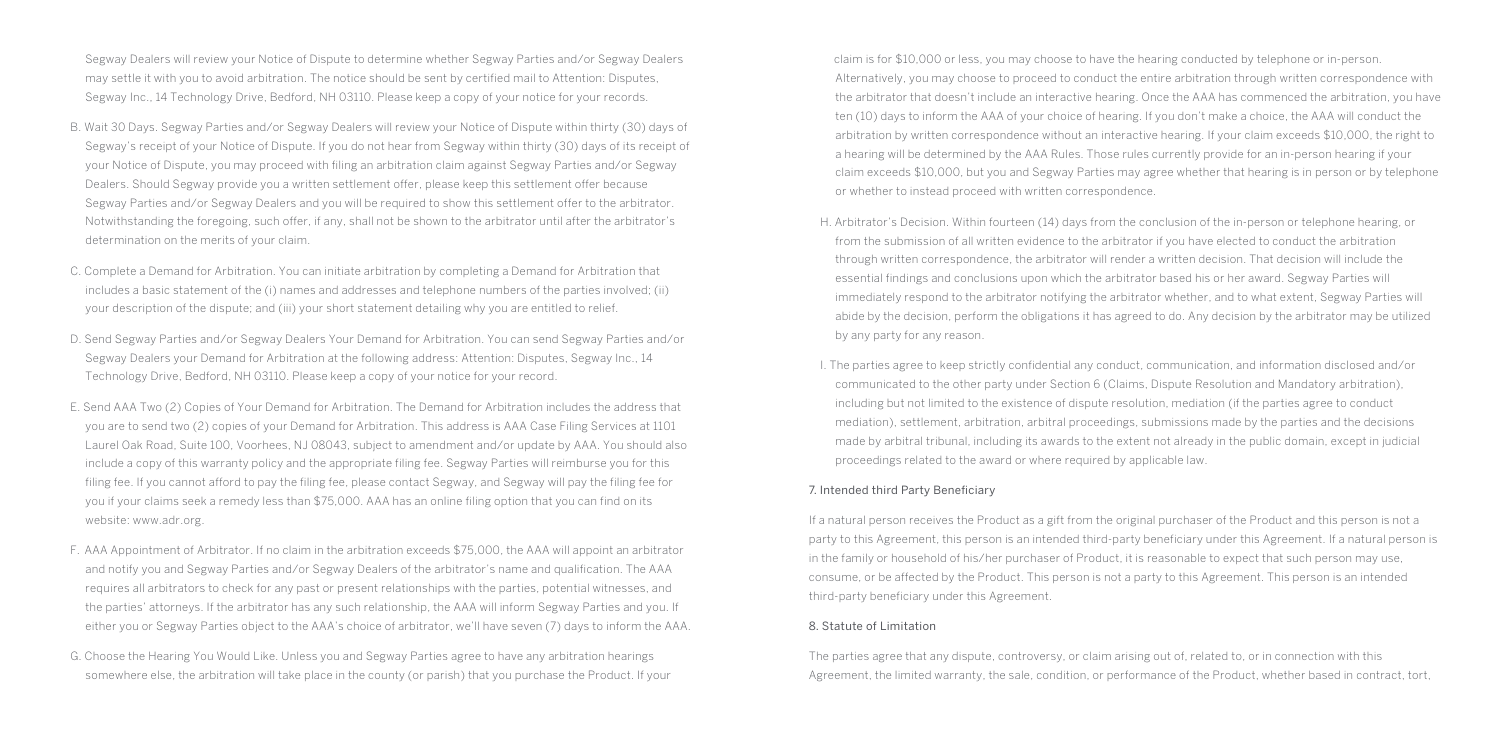fraud, misrepresentation or any other legal theory at law or in equity, including but not limited to any claims for death, injury or property damages, must be commenced within one year after the cause of action has occurred.

#### 9. Severability

If any term, clause, or provision of this Agreement is invalid, illegal or unenforceable in any jurisdiction, such invalidity, illegality, or unenforceability shall not affect any other term, clause or provision of this Agreement or invalidate or render unenforceable such term, clause or provision in any other jurisdiction. Upon a determination that any term, clause, or provision is invalid, illegal, or unenforceable, the parties shall negotiate in good faith, and if negotiation fails, the arbitral tribunal may modify this Agreement to give effect to the original intent of the parties as closely as possible in order that the transactions contemplated hereby be consummated as originally contemplated to the greatest extent possible.

#### 10. Language

This Agreement may be translated into different languages. In the event of a conflict, the English version shall prevail and control.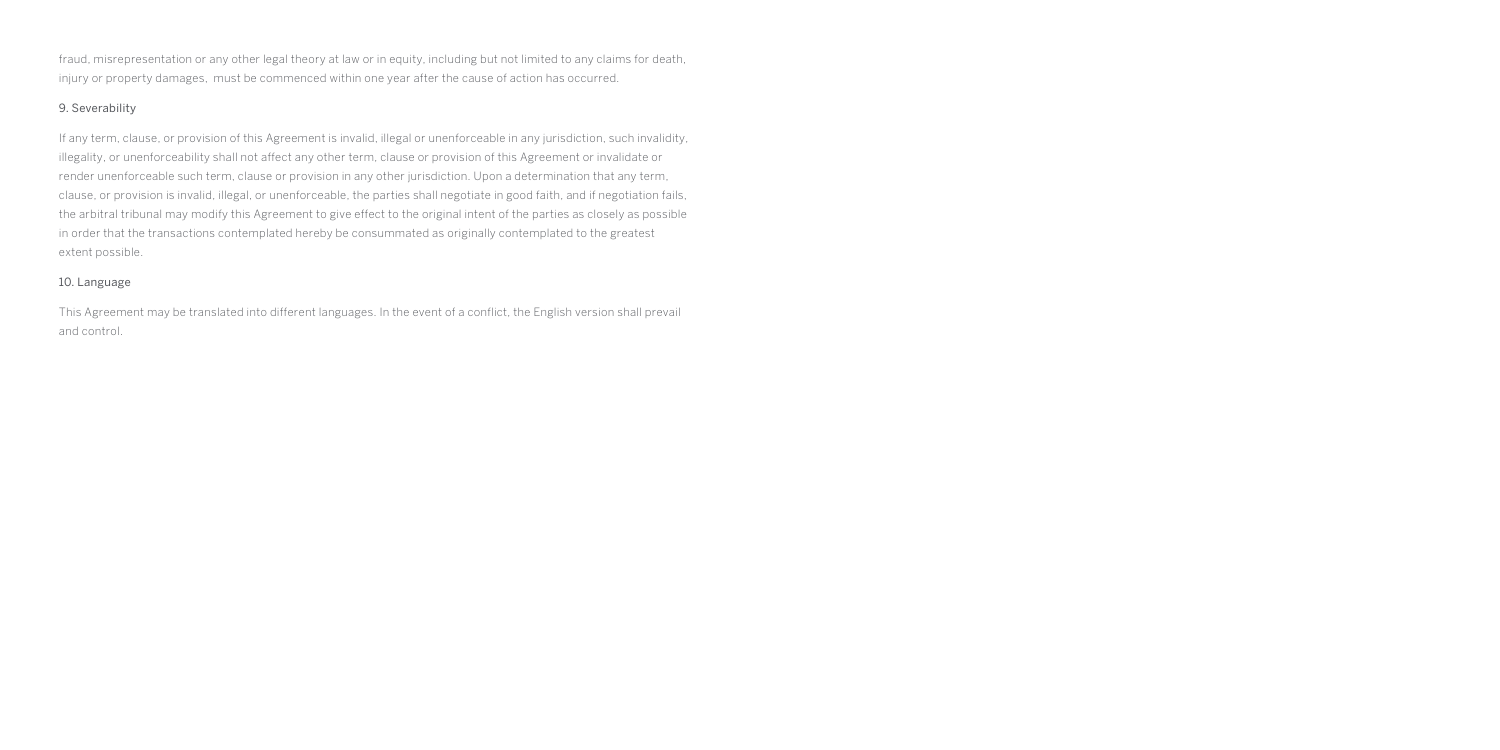

# Ninebot Mecha Kit

Accord de garantie limitée et d'arbitrage



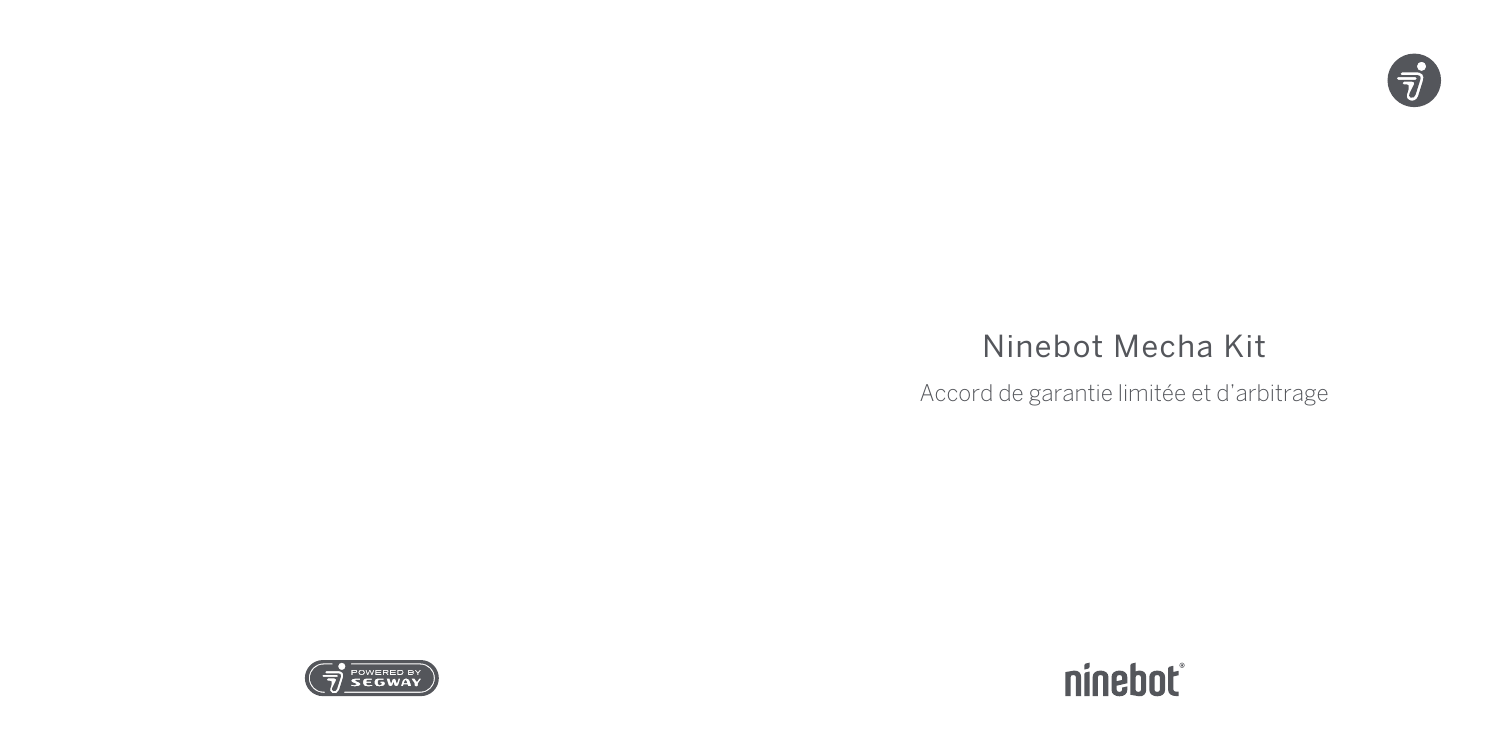### Accord de garantie limitée et d'arbitrage Ninebot Mecha Kit

AVIS : VEUILLEZ LIRE CET ACCORD DE GARANTIE LIMITÉE ET D'ARBITRAGE ET LE CONSERVER POUR RÉFÉRENCE FUTURE. CET ACCORD CONTIENT DES CLAUSES DE GARANTIE LIMITÉE ET D'ARBITRAGE À L'ÉGARD DU NINEBOT Mecha Kit (« PRODUIT ») ET DE TOUTE TRANSACTION ET RÉCLAMATION LIÉE AU PRODUIT ET/OU DÉCOULANT DE CELUI-CI.

IL S'AGIT D'UN ACCORD JURIDIQUE CONTRAIGNANT (« ACCORD ») ENTRE VOUS (UNE PERSONNE OU UNE ENTITÉ) ET LE FABRICANT (« NINEBOT »), SEGWAY INC. (« SEGWAY ») ET SES SOCIÉTÉS AFFILIÉES (Y COMPRIS, SANS S'Y LIMITER, SA SOCIÉTÉ MÈRE, FILIALE, SOCIÉTÉS AFFILIÉES, PRÉDÉCESSEUR, SOCIÉTÉ SUBSÉQUENTE, ADMINISTRATEURS, SUCCESSEURS, CESSIONNAIRES, DIRIGEANTS, ADMINISTRATEURS, GESTIONNAIRES, EMPLOYÉS, MEMBRES ET ACTIONNAIRES) (COLLECTIVEMENT LES « PARTIES SEGWAY »), LES CONCESSIONNAIRES SEGWAY (TELS QUE DÉFINIS CI-DESSOUS) ET LEURS SOCIÉTÉS AFFILIÉES (COLLECTIVEMENT « CONCESSIONNAIRES SEGWAY »).

L'ACHAT DU PRODUIT, L'OUVERTURE DE L'EMBALLAGE DU PRODUIT, L'UTILISATION DU PRODUIT, LA CONSERVATION DU PRODUIT, LE BÉNÉFICE DES AVANTAGES DE CET ACCORD OU L'ACCEPTATION ÉLECTRONIQUE DE CET ACCORD CONSTITUERONT L'ACCEPTATION DE CET ACCORD, QUE VOUS SOYEZ OU NON L'ACHETEUR ORIGINAL, LE DESTINATAIRE DU CADEAU, L'UTILISATEUR OU TOUT AUTRE DESTINATAIRE DU PRODUIT. DANS UN CAS OÙ VOUS, EN TANT QUE PARENT(S) OU TUTEUR(S) LÉGAL, ACHETEZ CE PRODUIT AU NOM DE OU POUR VOS ENFANTS, VOUS CONSENTEZ ET APPROUVEZ À TOUS ÉGARDS LES MODALITÉS DE L'ACCORD ET CONVENEZ QUE VOUS ET VOS ENFANTS SEREZ LIÉS PAR CET ACCORD. VOUS RECONNAISSEZ ET CONVENEZ QUE VOUS RECEVEZ UN PRÉAVIS SUFFISANT DE CET ACCORD ET QUE VOUS ACCEPTEZ CET ACCORD.

L'ACCORD NE S'APPLIQUE QU'AU PRODUIT DISTRIBUÉ ET/OU VENDU PAR ET/OU PAR L'INTERMÉDIAIRE DE PARTIES SEGWAY OU DE CONCESSIONNAIRES SEGWAY SUR LE MARCHÉ NORD-AMÉRICAIN. SI VOUS N'ÊTES PAS RÉSIDENT SUR LE MARCHÉ NORD-AMÉRICAIN, VEUILLEZ NOUS CONTACTER AVANT D'UTILISER LE PRODUIT CAR VOUS POURRIEZ NE PAS AVOIR DE GARANTIE OU AVOIR UNE GARANTIE DIFFÉRENTE DE CELLE FOURNIE CI-APRÈS.

LA GARANTIE LIMITÉE SE TROUVE ÉGALEMENT À L'ADRESSE SUIVANTE :

HTTPS://WWW.SEGWAY.COM/WARRANTY-INFORMATION, ET DANS LA DOCUMENTATION FOURNIE AVEC LE PRODUIT DANS LA BOÎTE, AINSI QUE SUR L'EMBALLAGE EN DEHORS DE LA BOÎTE. Ces informations ont été mises à jour pour la dernière fois en décembre 2020.

## AVERTISSEMENT:

L'UTILISATION DU PRODUIT PAR UNE PERSONNE N'AYANT PAS REÇU DE FORMATION SUFFISANTE, N'AYANT NI L'EXPÉRIENCE NI LES QUALIFICATIONS NÉCESSAIRES, OU EN OPPOSITION, EN VIOLATION OU NON CONFORMÉMENT AU MANUEL DE L'UTILISATEUR, AUX INSTRUCTIONS, AUX RECOMMANDATIONS ET/OU AUX AVERTISSEMENTS DE SÉCURITÉ, PEUT ENTRAÎNER DES BLESSURES CORPORELLES GRAVES VOIRE LA MORT OU DES DOMMAGES MATÉRIELS.

VEUILLEZ LIRE ATTENTIVEMENT TOUTES LES CLAUSES DE CE DOCUMENT AVANT TOUTE UTILISATION DU PRODUIT. NOUS VOUS ENCOURAGEONS À DEMANDER L'AVIS DE PROFESSIONNELS OU DE VOS AVOCATS QUANT AUX INFORMATIONS FOURNIES DANS CE DOCUMENT, EN PARTICULIER CELLES CONCERNANT LA SÉCURITÉ ET VOS DROITS ET DEVOIRS JURIDIQUES.

LA DÉCISION D'UN TUTEUR PARENTAL OU LÉGAL D'AUTORISER L'ENFANT À UTILISER, FAIRE FONCTIONNER ET/OU À MONTER SUR LE PRODUIT DOIT ÊTRE FONDÉE SUR LA MATURITÉ, LES COMPÉTENCES ET LA CAPACITÉ DE L'ENFANT À SUIVRE LES RÈGLES (Y COMPRIS, SANS S'Y LIMITER, LES AVERTISSEMENTS, LES INFORMATIONS LIÉES À LA SÉCURITÉ FOURNIS DANS LE MANUEL DE L'UTILISATEUR). LES ENFANTS NE DOIVENT PAS ÊTRE LAISSÉS SANS SURVEILLANCE LORSQU'ILS UTILISENT, FONT FONCTIONNER ET/OU ROULENT SUR LE PRODUIT. LA SURVEILLANCE PARENTALE OU DU TUTEUR LÉGAL EST REQUISE EN TOUT TEMPS. UN ÉQUIPEMENT DE PROTECTION ET UN CASQUE APPROPRIÉS DOIVENT ÊTRE UTILISÉS LORS DE L'UTILISATION ET DU FONCTIONNEMENT DU PRODUIT.

#### 1. Durée de la Garantie limitée

La Garantie limitée couvre uniquement les défauts liés aux matériaux ou à la qualité du Produit et de ses composants dans le cadre d'une utilisation dans des conditions normales et courantes. Si un défaut couvert par cette Garantie limitée est détecté, Segway et/ou d'autres Parties Segway, à leur discrétion, répareront ou remplaceront le Produit ou le composant défectueux, conformément à cette Garantie limitée. La durée applicable de la Garantie limitée commence le jour de l'achat original du Produit auprès de Segway, d'un revendeur autorisé de Segway, d'un distributeur autorisé de Segway, ou d'un concessionnaire autorisé (tous dénommés « Concessionnaire Segway » ou collectivement « Concessionnaires Segway »).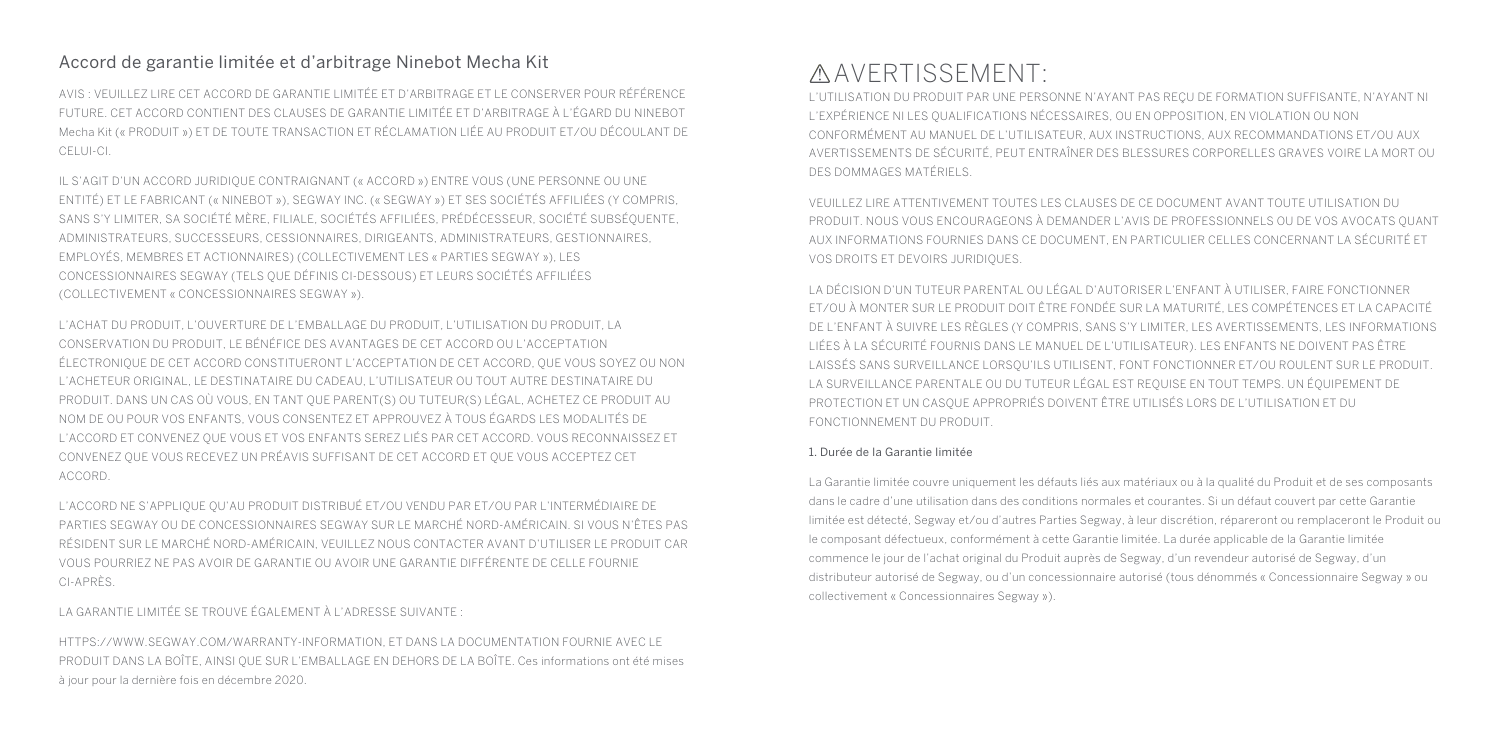| Nom de la pièce                                                                                                                                                                                                         | Période de garantie limitée |
|-------------------------------------------------------------------------------------------------------------------------------------------------------------------------------------------------------------------------|-----------------------------|
| Ensemble cadre, ensemble contrôleur                                                                                                                                                                                     | 1 an                        |
| Batterie, chargeur de batterie                                                                                                                                                                                          | 180 jours                   |
| Ensemble siège, ensemble accoudoir G/D, ensemble manette,<br>ensemble roue universelle, sangle de fixation, pédale, pièce fixe<br>de sortie de puissance, ensemble coque arrière, ensemble<br>museau, boîte de vitesses | 90 jours                    |

\* La boîte de vitesse est consommable. Normalement le performance de la boîte vitesse se dégrade avec l'utilisation, donc ce n'est pas un problème de qualité. Pour le dommage qui n'est pas dû à facteur humain, chaque véhicule peut être remplacé deux boîtes de vitesse au maximum dans la période de garantie.

#### 2. Procédure de service de la Garantie limitée

Les services en ligne de Segway sont disponibles à l'adresse : http://www.segway.com/support/service-warranties. Si lors de votre utilisation du produit, vous pensez que le produit ou son composant est défectueux et/ou ne fonctionne pas correctement : VEUILLEZ IMMÉDIATEMENT CESSER D'UTILISER LE PRODUIT, ET STOCKER LE PRODUIT CORRECTEMENT. CONTINUER D'UTILISER LE PRODUIT DANS CES CIRCONSTANCES PEUT ENTRAÎNER DES BLESSURES CORPORELLES GRAVES VOIRE LA MORT, À VOUS-MÊME OU À D'AUTRES ET/OU ENTRAÎNER DES DÉGÂTS MATÉRIELS. Par la suite, veuillez contacter Immédiatement Segway à technicalsupport@segway.com. Les employés du service technique de Segway sont disponibles pour vous aider en ligne ou par téléphone à identifier le défaut, le cas échéant, et pourront vous communiquer des instructions supplémentaires. Si vous devez faire appliquer la garantie, veuillez préparer les documents suivants : (i) une preuve de l'achat original du Produit auprès d'un Revendeur de Segway, (ii) le numéro de série du Produit et (iii) une description du défaut, si applicable. Après vérification de votre éligibilité à bénéficier de la protection et/ou des services de la Garantie limitée, vous devrez nous communiquer votre nom, votre adresse e-mail, votre adresse postale et un numéro de téléphone où vous joindre afin de recevoir un Numéro d'autorisation de renvoi de matériel (le « NARM »). Segway devra avoir reçu le Produit ou le composant défectueux dans les trente (30) jours suivant l'allocation du NARM. S'il ne vous est pas possible d'envoyer le Produit ou le composant défectueux, Segway pourra vous adresser à un prestataire de service tiers à même d'effectuer les services de la Garantie limitée.

Vous serez responsable pour le coût de l'envoi et du risque de perte et de dommage lors du transport du matériel à

destination de Segway et (ii) de Segway à vous. Vous devrez renvoyer votre Produit ou votre composant défectueux dans son emballage d'origine ou dans un emballage agréé par Segway, à vos frais, pour son transport à destination de Segway. Vous devez défendre, indemniser et dégager Segway de toute responsabilité pour toute perte et/ou dommage pouvant être causé par un emballage ou une expédition incorrecte du Produit ou du composant à Segway.

Un prestataire de service ou un Concessionnaire Segway agréé pourra réaliser l'inspection du Produit que vous avez retourné. Si Segway détermine raisonnablement que le problème ne peut pas être couvert par la Garantie limitée, Segway vous le signalera et vous indiquera les services ou les alternatives de remplacement payants mis à votre disposition. Autrement, Segway vous renverra le Produit non réparé, et dans ce cas-là, vous serez responsable des frais de transport et d'assurance du Produit à destination de votre domicile. Dans le cas où les services ne sont pas couverts par la Garantie limitée et que vous rejetez un service payant recommandé par les Parties Segway et/ou Concessionnaire Segway, vous comprenez et reconnaissez que le fait de ne pas réparer et/ou entretenir le Produit peut augmenter le risque de chute et/ou de défaillance du Produit qui peut entraîner de graves dommages matériels, des blessures corporelles graves ou la mort, et vous convenez qu'il s'agit de votre consentement éclairé à prendre un tel risque.

Si la protection et/ou les services de la garantie couvrent un retour, Segway se chargera du Produit défectueux en vous envoyant de nouvelles pièces ou des pièces reconditionnées du même modèle ou d'un modèle similaire sans vous facturer ce service. Les pièces remplacées seront conservées par Segway et deviendront sa propriété. Dans une telle situation, Segway paiera des frais de transport raisonnables pour vous renvoyer le Produit.

#### 3. Éligibilité de la Garantie limitée

3.1 Votre demande de service doit être reçue par Segway dans la durée de la Garantie limitée comme décrite ci-dessus. Segway doit également avoir reçu votre Produit comme indiqué dans la clause Procédure de service de la Garantie limitée ci-dessus.

3.2 Votre Produit doit être acheté auprès d'un Concessionnaire Segway agréé.

3.3 Vous devez fournir le ticket de caisse original.

3.4 Le numéro de série de votre Produit doit être lisible, net, non falsifié et non modifié.

3.5 Tous les cachets de garantie contre la falsification doivent être intacts, à leur place et non modifiés.

#### 4. Exclusions de la Garantie limitée

Cette Garantie limitée décrit les services à votre disposition dans le cas où votre Produit requiert les services de la garantie ; vous pouvez également bénéficier de protections supplémentaires grâce à vos lois locales. Cette Garantie limitée ne couvre pas et exclut les dommages faits à votre produit ou à tout composant dans le cadre de :

4.1 Mauvais traitement, mauvaise utilisation, imprudence, négligence, ou utilisation commerciale.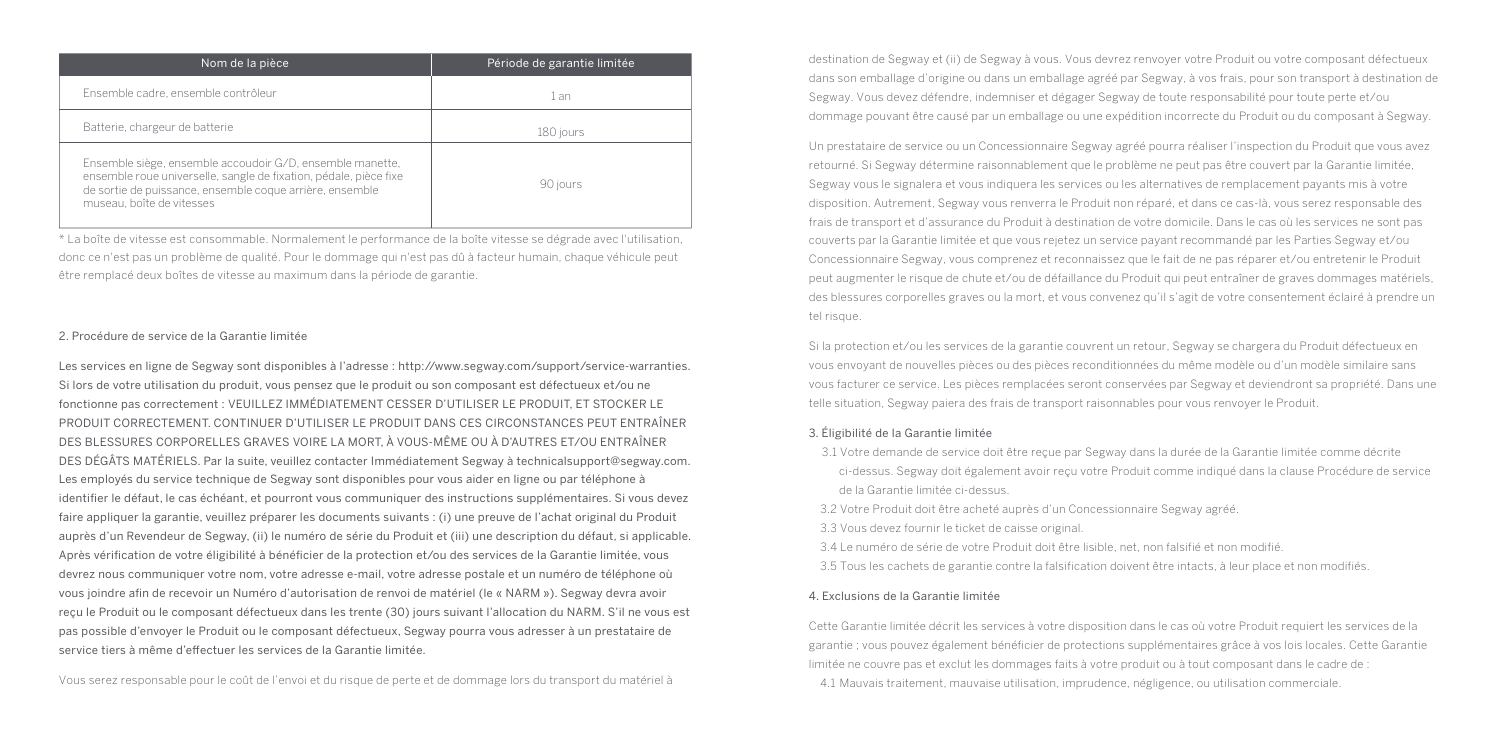- 4.2 Produit mal chargé, stockage, maintenance, ou toute opération sur le Produit non conforme aux instructions et limitations indiquées dans les documents d'utilisation.
- 4.3 Utilisation du Produit non conforme aux lois et régulations en vigueur.
- 4.4 Utilisation du Produit par des personnes n'ayant pas l'expérience nécessaire.
- 4.5 Accident, collision, conduite à une vitesse non adaptée sur des routes pavées, conduite à une vitesse non adaptée sur des routes non pavées, conduite sur des obstacles, course amateur, pratique de sport hors-piste, dommage causé par un feu, par de l'eau, par des produits chimiques, utilisation du Produit dans des températures ne garantissant pas son bon fonctionnement, jet d'eau à haute pression, tremblement de terre, chute, transport de poids trop lourd/surcharge.
- 4.6 Modifications de pièces mécaniques, de pièces électroniques ou modification du logiciel installé sur le Produit.
- 4.7 Services, réparations et entretien réalisés par des fournisseurs non agréés.
- 4.8 Dommages cosmétiques.
- 4.9 Utilisation du Produit avec des produits, composants ou accessoires tiers.
- 4.10 Détérioration liée à l'usure normale des composants.
- 4.11 Utilisation du Produit au-delà de l'usure normale des composants.

#### 5. DÉCLARATION DE RESPONSABILITÉ ET LIMITATIONS

RESPONSABILITÉ QUANT AU PRODUIT, À SES COMPOSANTS, AUX ACCESSOIRES, AU SERVICE DE RÉPARATION, OU QUANT À CETTE GARANTIE LIMITÉE.

LES PARTIES SEGWAY ET LES CONCESSIONNAIRES SEGWAY NE SONT RESPONSABLES D'AUCUNE PERTE D'UTILISATION DU PRODUIT, DE SES COMPOSANTS, DE SES ACCESSOIRES, OU D'AUCUNE AUTRE INCONVENANCE OU AUTRE PERTE OU DOMMAGE POUVANT ÊTRE CAUSÉ PAR UN DÉFAUT DU PRODUIT, DE SES COMPOSANTS, DE SES ACCESSOIRES, DE SON SERVICE DE RÉPARATION, OU TOUT AUTRE DOMMAGE ACCIDENTEL OU CONSÉCUTIF RENCONTRÉ PAR VOUS PROVENANT D'UN DÉFAUT DU PRODUIT, DE SES COMPOSANTS, DE SES ACCESSOIRES, OU DE SON SERVICE DE RÉPARATION. CERTAINS PAYS/ÉTATS N'AUTORISENT PAS L'EXCLUSION OU LA LIMITATION DES DOMMAGES-INTÉRÊTS ACCESSOIRES OU CONSÉQUENTS, DE SORTE QUE LA LIMITATION OU L'EXCLUSION CI-DESSUS NE PEUT PAS S'APPLIQUER À VOUS DANS LA MESURE OÙ ELLE EST INTERDITE PAR LA LOI APPLICABLE.

CETTE GARANTIE LIMITÉE CONSTITUE LA SEULE GARANTIE EXPRESSE APPLICABLE AU PRODUIT ET À SES COMPOSANTS, ACCESSOIRES ET SERVICE DE RÉPARATION. SEGWAY ET LES PARTIES SEGWAY REJETTENT TOUTE AUTRE GARANTIE EXPRESSE. SEGWAY ET LES AUTRES PARTIES SEGWAY LIMITENT LA DURÉE ET LES RECOURS JURIDIQUES DE TOUTES LES GARANTIES IMPLICITES, DONT, EN AUTRE, LES GARANTIES DE COMMERCIALISATION ET DE BON FONCTIONNEMENT POUR TOUTE FIN SPÉCIFIQUE, QU'IL S'AGISSE D'UNE FIN

JURIDIQUE, AU MOMENT DE L'ACHAT, AU MOMENT DE LA PERFORMANCE, DE PRATIQUES COMMERCIALES OU AUTRE, À LA DURÉE DE CETTE GARANTIE LIMITÉE EXPRESSE. LA LIMITATION ET LES EXCLUSIONS DE GARANTIE MENTIONNÉES CI-DESSUS SERONT SUJETTES AU DROIT IMPÉRATIF INTERDISANT DE TELLES EXCLUSIONS, LIMITATIONS, RESTRICTIONS OU MODIFICATIONS DE GARANTIE. POUR TOUTE GARANTIE POUVANT S'APPLIQUER ICI CAR RENDUE OBLIGATOIRE PAR LA LOI ET NE POUVANT PAS EFFECTIVEMENT ÊTRE EXCLUE, RESTREINTE NI MODIFIÉE PAR LE BIAIS DE LA DÉCLARATION CI-DESSUS, LA DURÉE DE SON APPLICABILITÉ DEVRA ÊTRE IDENTIQUE À CELLE PRÉVUE PAR CETTE GARANTIE LIMITÉE OU CORRESPONDRE À CELLE PRÉVUE PAR LA LOI NATIONALE/LOCALE APPLICABLE, SELON LA DURÉE LA PLUS COURTE. CERTAINS PAYS/ÉTATS N'AUTORISENT PAS LES LIMITATIONS SUR LA DURÉE D'UNE GARANTIE IMPLICITE ; IL EST DONC POSSIBLE QUE LES LIMITATIONS MENTIONNÉES CI-DESSUS NE S'APPLIQUENT PAS À VOUS.

N AUCUN CAS LE TOTAL OU LA SOMME DES RESPONSABILITÉS DE SEGWAY OU DES AUTRES PARTIES SEGWAY ET CONCESSIONNAIRES SEGWAY POUR TOUS LES LITIGES SOUS TOUTE LOI EN VIGUEUR OU DANS LE CADRE DE LA JURISPRUDENCE, CONJOINTEMENT OU SÉPARÉMENT, RÉSULTANT OU ÉTANT LIÉS À L'ACHAT DU PRODUIT, À UNE RUPTURE DE CONTRAT, À UN DÉLIT (Y COMPRIS LA NÉGLIGENCE) OU AUTRE, N'IRA AU-DELÀ DU DEVOIR DE RÉPARATION OU DE REMPLACEMENT DU PRODUIT DÉFECTUEUX, RESTANT À LA SEULE DISCRÉTION DE SEGWAY. EN AUCUN CAS SEGWAY OU LES AUTRES PARTIES SEGWAY ET CONCESSIONNAIRES SEGWAY NE POURRONT ÊTRE RESPONSABLES VIS-À-VIS D'UNE PERSONNE POUR DES DOMMAGES CONSÉCUTIFS, INDIRECTS, ACCIDENTELS, SPÉCIAUX, EXEMPLAIRES, PUNITIFS OU DES DOMMAGES ET INTÉRÊTS RÉSULTANT OU ÉTANT LIÉS ET/OU EN CONNEXION AVEC L'ACHAT DU PRODUIT, AVEC TOUTE RUPTURE DE CE CONTRAT OU AVEC LES DEVOIRS DU FABRICANT ; SANS PRENDRE EN COMPTE : (A) LE CARACTÈRE PRÉDICTIF DES DOMMAGES, (B) SI SEGWAY OU LES AUTRES PARTIES SEGWAY ONT ÉTÉ INFORMÉS DE LA POSSIBILITÉ DE TELS DOMMAGES ET (C) LA JURISPRUDENCE OU THÉORIE ÉQUITABLE (CONTRAT, DÉLIT OU AUTRE) SUR LAQUELLE S'APPUIE LE LITIGE, SAUF SI LES LOIS EN VIGUEUR INTERDISENT CES LIMITATIONS ET EXCLUSIONS. LES LIMITATIONS OU EXCLUSIONS MENTIONNÉES CI-DESSUS S'APPLIQUENT, MÊME SI LE RECOURS D'UN CONSOMMATEUR OU DE TOUTE AUTRE PERSONNE MÉCONTENTE (PERSONNE À LAQUELLE CET ACCORD OCTROIE DES DROITS OU UNE LÉGITIMITÉ EN VERTU DE LA LOI OU DE L'ÉQUITÉ) MENÉ DANS LE CADRE DE CET ACCORD NE REMPLIT PAS SON OBJECTIF INITIAL. SI CERTAINS PAYS/ÉTATS N'AUTORISENT PAS L'EXCLUSION OU LA LIMITATION DE CERTAINS, VOIRE, DE TOUS CES DOMMAGES, PAR CONSÉQUENT LES INTERDISANT JURIDIQUEMENT, ALORS IL EST POSSIBLE QU'ELLES NE S'APPLIQUENT PAS À VOUS. CERTAINS PAYS/ÉTATS N'AUTORISENT PAS L'EXCLUSION OU LA LIMITATION DES DOMMAGES ACCESSOIRES OU INDIRECTS, DE SORTE QUE DANS LA MESURE OÙ CES LIMITATIONS OU EXCLUSIONS NE SONT PAS AUTORISÉES PAR LA LOI, CELLES-CI PEUVENT NE PAS VOUS **CONCERNER** 

Jusque dans la mesure prévue par la loi en vigueur, les PARTIES SEGWAY REJETTENT toute responsabilité et ne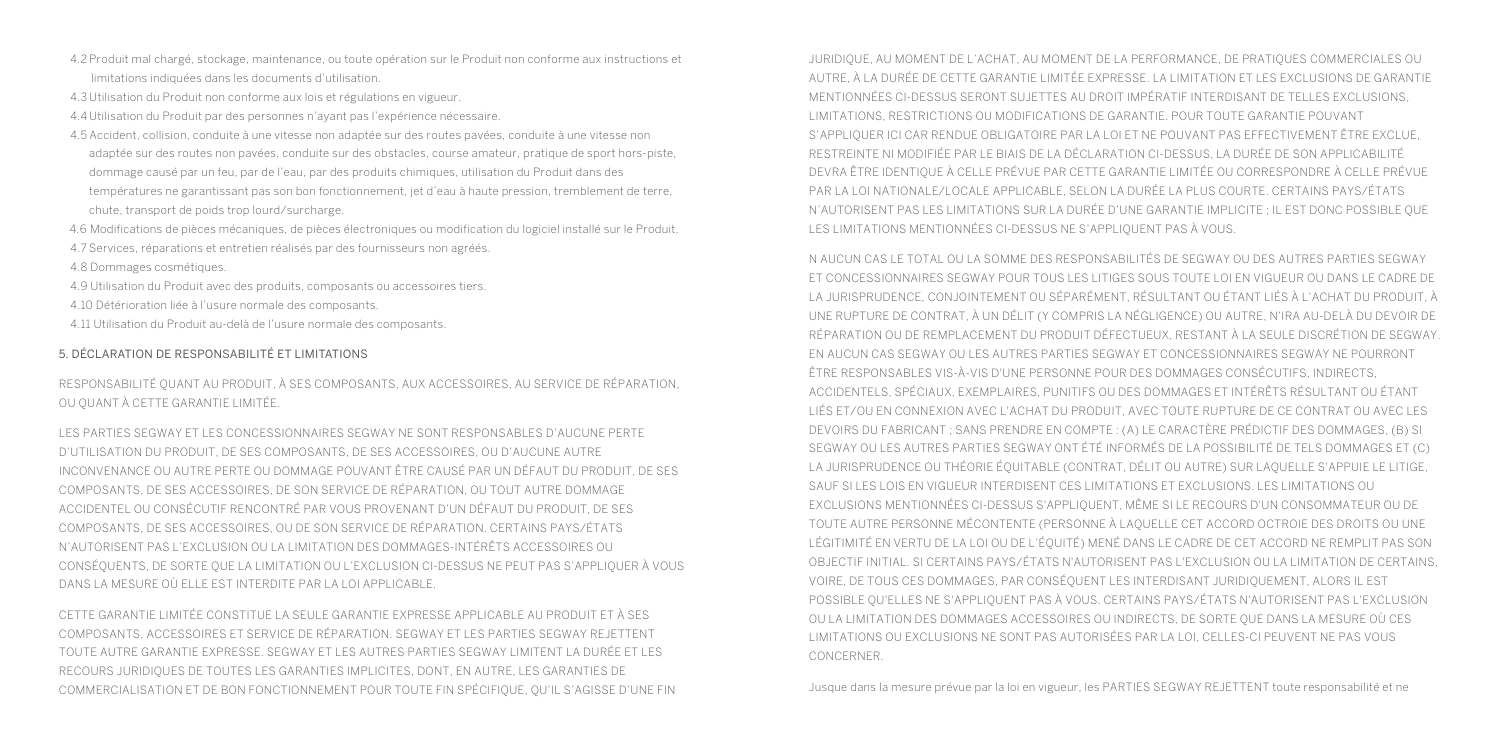pourront pas être tenues pour responsables de quelconque dommage, dont en cas de décès, de blessures corporelles ou de dommages matériels, résultant ou étant lié à toute conduite (y compris toute forme de mauvaise conduite), action, inaction, acte (y compris l'absence d'acte), omission ou négligence de la part de tout concessionnaire, distributeur, grossiste, revendeur, prestataire de service ou tierce partie, agréé ou non, et impliqué dans la distribution du Produit et des services qui y sont rattachés. Jusque dans la mesure prévue par la loi en vigueur, les représentations et garanties explicites, si applicables, décrites ici, constitueront les seules garanties et représentations des PARTIES SEGWAY à VOTRE égard et à l'égard de tout consommateur et/ou utilisateur final. LES PARTIES SEGWAY ne seront responsables d'aucune autre garantie et/ou représentation pouvant être apportée et/ou fournie par une autre personne, à moins que les Parties Segway ne donnent une autorisation écrite et explicite pour de telles garanties et/ou représentations à fournir au consommateur ou à l'utilisateur final.

#### 6. Réclamations, règlement des litiges et arbitrage obligatoire

LES CLAUSES CONTENUES DANS LES PRÉSENTES SONT JURIDIQUEMENT CONTRAIGNANTES ENTRE VOUS ET LES PARTIES SEGWAY ET LES CONCESSIONNAIRES SEGWAY. LES CLAUSES CONTENUES DANS LES PRÉSENTES PEUVENT AVOIR UNE INCIDENCE SUR VOS DROITS, ET IL EST DE VOTRE RESPONSABILITÉ DE LIRE LES CLAUSES SUIVANTES. VOUS POUVEZ VOUS RETIRER DE L'ACCORD DANS LES 30 JOURS CIVILS SUIVANT LE PREMIER ACHAT DU CONSOMMATEUR EN ENVOYANT UN COURRIEL À OPTOUT@SEGWAY.COM ET EN FOURNISSANT LES INFORMATIONS APPLICABLES. POUR PLUS DE DÉTAILS, VEUILLEZ CONSULTER LA CLAUSE 6.3.

#### 6.1 Arbitrage obligatoire.

Les Parties Segway, les Concessionnaires Segway et vous-même acceptez que tout différend, controverse ou litige résultant, étant lié ou en connexion avec cet Accord, cette Garantie limitée, la vente, l'état ou la performance du Produit et s'appuyant sur un contrat, un délit, une fraude, une mauvaise représentation en vertu de la jurisprudence en vigueur ou de l'équité, dont les litiges en cas de décès, de blessures ou de dommages matériels devra faire l'objet d'un arbitrage contraignant à la demande d'une des parties, une fois la signification de cette demande présentée à l'autre partie.

L'arbitrage sera dirigé par l'Association américaine d'arbitrage (AAA), conformément à son règlement d'arbitrage commercial et aux procédures additionnelles des litiges concernant les consommateurs (collectivement, les « règlements de l'AAA »). Les règlements de l'AAA sont disponibles en ligne sur le site www.adr.org, ou par téléphone en contactant l'AAA au 1-800-778-7879. L'arbitrage sera réalisé devant un seul arbitre dont la rémunération ne devra pas dépasser le montant ni la forme des réparations prévues dans la clause « Déclaration de responsabilité et limitations » sujette à la loi en vigueur. La cour d'arbitrage sera en mesure de statuer sur tout sujet faisant partie de sa juridiction ou sur la validité et le caractère exécutoire de toute partie de cet Accord pouvant faire l'objet d'un

arbitrage. Toute décision de l'arbitre sera finale et pourra faire partie de la jurisprudence pouvant être utilisée par n'importe quel tribunal possédant les compétences nécessaires. Vous renoncez à votre droit de présenter votre litige devant un tribunal ou un jury.

Vous renoncez à votre droit de participer à un recours collectif résultant ou étant lié à tout litige ou différend avec les Parties Segway et/ou les Concessionnaires Segway. Vous acceptez que l'arbitrage soit réalisé individuellement et que cet Accord n'autorise pas les recours collectifs en arbitrage ou tout autre litige présenté en tant que demandeur ou membre ou représentant d'une action collective dans le cadre d'un arbitrage. Il est possible que la cour d'arbitrage ne puisse pas centraliser plus d'un litige et par conséquent ne puisse pas diriger une autre forme de procédure judiciaire collective ou représentative. Si l'interdiction d'un arbitrage collectif est jugée invalide ou inapplicable, alors les autres clauses de l'Accord d'arbitrage resteront en vigueur.

La clause numéro 6 « Règlement de litiges et différends » restera applicable même après avoir mis fin à cet Accord/cette garantie limitée ou à son expiration, ou dans le cas où cet Accord et/ou cette garantie limitée sont jugés nuls, non annulables, invalides ou inapplicables, dans leur intégralité ou partiellement, par une institution de jugement compétente possédant une autorité et une compétence avérée sur ce sujet.

Les Parties Segway et Concessionnaires Segway demandent, et vous acceptez ici, que vous soumettiez votre litige contre les Parties Segway et/ou Concessionnaires Segway conformément à la description ci-dessus avant d'exercer vos droits comme présentés dans le Magnuson-Moss Warranty Act. Le titre I du Magnuson-Moss Warranty Act ne vous impose pas de poursuivre les droits et recours à votre disposition, non présentés dans celui-ci.

#### 6.2 Petits litiges

Pour toute procédure d'arbitrage où le montant du litige s'élève à 5 000,00 \$ ou moins (hors honoraires d'avocat et indemnités de comparution) (« petit litige »), l'arbitre peut, si le litige est tranché en votre faveur, vous octroyer en tant que sentence arbitrale des honoraires d'avocat, des indemnités de comparution et d'autres frais pour un montant raisonnable ; à la condition que l'arbitre ait jugé la plainte véritablement et indéniablement formulée de bonne foi. En cas de petit litige, il vous sera demandé de payer au maximum la moitié des frais d'administration, d'utilisation des locaux et des honoraires de l'arbitre, ou 50,00 \$ de ces frais, selon la somme la moins élevée ; les Parties Segway paieront le montant restant de ces frais. Lors de petits litiges et si votre plainte est formulée de bonne foi, les Parties Segway ne recevront aucun honoraire d'avocat. Pour toute procédure d'arbitrage où le montant du litige est supérieur à 5 000,00 \$ (hors honoraires d'avocat et indemnités de comparution) (« litige important »), les frais d'administration, d'utilisation des locaux et les honoraires de l'arbitre seront fixés à partir des règles de l'Association américaine d'arbitrage (AAA). En cas de litige important, l'arbitre pourra accorder des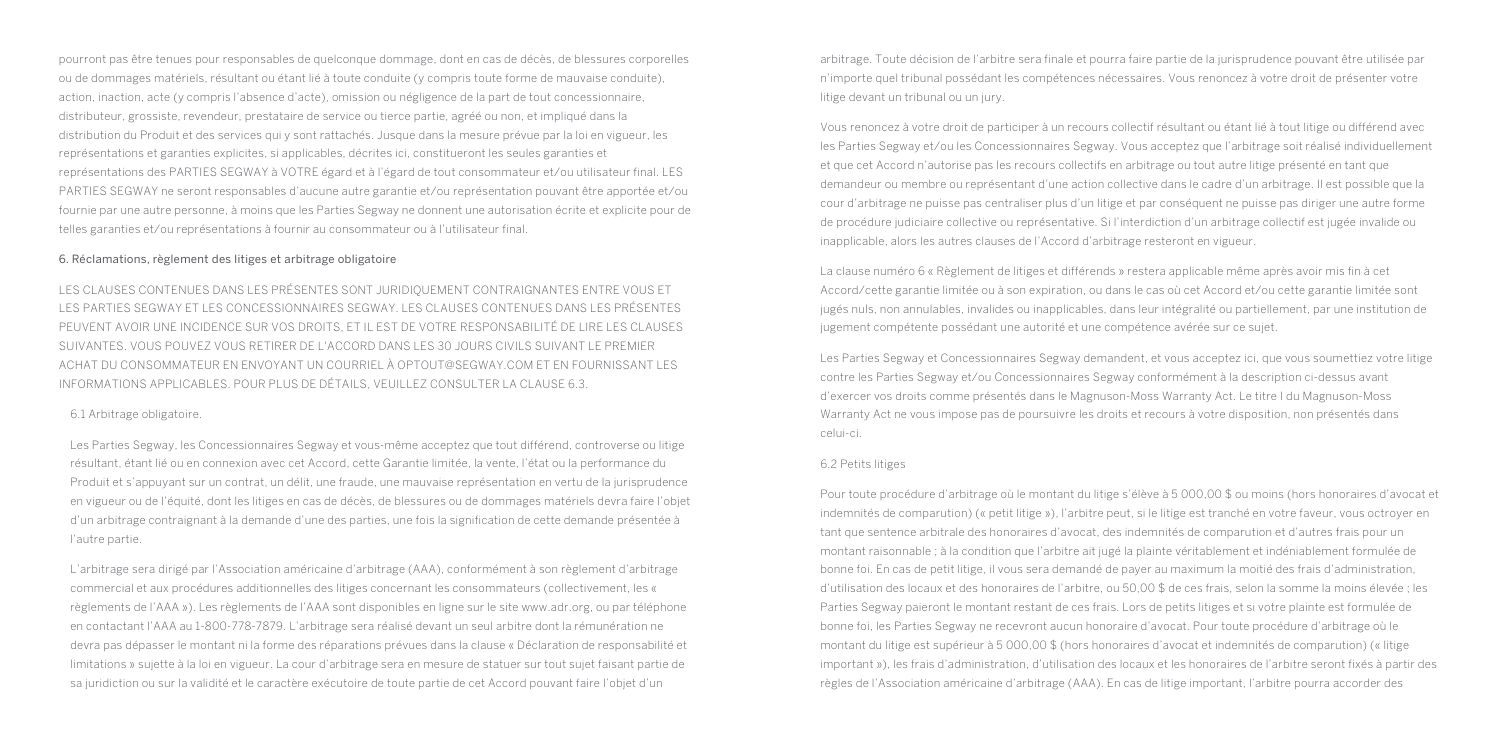honoraires d'avocat, des indemnités de comparution et d'autres frais pour un montant raisonnable à la Partie ayant vu le litige tranché en sa faveur. L'arbitre pourra être à même de prononcer un jugement sur le fond ou un jugement interlocutoire sur demande d'une des Parties.

#### 6.3 Retrait

VOUS POUVEZ VOUS RETIRER DE CETTE PROCÉDURE DE RÈGLEMENT DE LITIGE EN INFORMANT LES PARTIES SEGWAY, AU PLUS TARD TRENTE (30) JOURS CALENDAIRES APRÈS LE PREMIER ACHAT DU PRODUIT PAR LE CONSOMMATEUR ACHETEUR. POUR APPLIQUER CE DROIT DE RETRAIT, VOUS DEVEZ EN INFORMER SEGWAY PAR E-MAIL, À L'ADRESSE OPTOUT@SEGWAY.COM, AVEC POUR OBJET : « ARBITRATION OPT-OUT ». VOUS DEVREZ INCLURE LES ÉLÉMENTS SUIVANTS DANS VOTRE LETTRE DE RETRAIT : (A) VOTRE NOM, VOTRE ADRESSE E-MAIL, VOTRE ADRESSE POSTALE ET VOTRE NUMÉRO DE TÉLÉPHONE ; (B) LA DATE D'ACHAT DU PRODUIT ; (C) LE NOM OU LE NUMÉRO DU MODÈLE DU PRODUIT ; ET (D) SON NUMÉRO DE SÉRIE. AUTREMENT, VOUS POUVEZ VOUS EXERCER VOTRE DROIT DE RETRAIT EN ENVOYANT UNE LETTRE EN RECOMMANDÉ AVEC ACCUSÉ DE RÉCEPTION À L'ATTENTION DE SEGWAY, À L'ADRESSE SUIVANTE : SEGWAY INC., 14 TECHNOLOGY DRIVE, BEDFORD, NH 03110 DANS LES TRENTE (30) JOURS CALENDAIRES SUIVANT LE PREMIER ACHAT DU PRODUIT PAR L'UTILISATEUR FINAL CHEZ UN CONCESSIONNAIRE SEGWAY. VOUS DEVREZ INCLURE LES ÉLÉMENTS SUIVANTS DANS VOTRE LETTRE DE RETRAIT : (A) VOTRE NOM, VOTRE ADRESSE E-MAIL, VOTRE ADRESSE POSTALE ET VOTRE NUMÉRO DE TÉLÉPHONE ; (B) LA DATE D'ACHAT DU PRODUIT ; (C) LE NOM OU LE NUMÉRO DU MODÈLE DU PRODUIT ; (D) SON NUMÉRO DE SÉRIE ; ET (E) UNE DÉCLARATION COMME SUIT : LE CONSOMMATEUR SUSMENTIONNÉ DÉCIDE DE SE RETIRER DE LA PROCÉDURE DE RÈGLEMENT DE LITIGE COMME PRÉVUE DANS LA GARANTIE LIMITÉE. IL S'AGIT DES DEUX SEULES FAÇONS DE SE RETIRER DE LA PROCÉDURE DE RÈGLEMENT DE LITIGE. DÉCIDER DE SE RETIRER DE LA PROCÉDURE DE RÈGLEMENT DE LITIGE N'AFFECTERA EN RIEN LA COUVERTURE OFFERTE PAR LA GARANTIE LIMITÉE, ET VOUS CONTINUEREZ DE JOUIR DES AVANTAGES DE CELLE-CI.

#### 6.4 Acte fédéral d'arbitrage

L'acte fédéral d'arbitrage gouverne la clause d'arbitrage. Cet Accord atteste d'une transaction commerciale entre-état, ainsi l'acte fédéral d'arbitrage gouverne son interprétation et son application.

#### 6.5 Procédure

Ce qui suit est une description du processus d'arbitrage

A. Envoyez un avis de différend à Segway. Avant d'engager un arbitrage contre les Parties Segway et/ou les Concessionnaires Segway, vous devez d'abord aviser de bonne foi les Parties Segway et/ou les

Concessionnaires Segway de votre différend. Veuillez inclure vos coordonnées, vos préoccupations, et les réparations que vous escomptez recevoir de la part des Parties Segway et/ou Concessionnaires Segway, et toute autre information que vous jugerez nécessaire au règlement du différend. Les Parties Segway et/ou les Concessionnaires Segway examineront votre avis de différend afin de déterminer si les parties Segway et/ou les Concessionnaires Segway peuvent le régler avec vous afin d'éviter l'arbitrage. La lettre devra être envoyée en recommandé avec accusé de réception à l'attention de : Disputes, Segway Inc., 14 Technology Drive, Bedford, NH 03110. Veuillez conserver une copie de cette lettre dans vos documents.

- B. Attendez 30 jours. Les Parties Segway et/ou les Concessionnaires Segway examineront votre Notification de différend dans les trente (30) jours suivant sa réception par Segway. Si Segway n'est pas entré en contact avec vous dans les trente (30) jours suivant la réception de votre Notification de différend, vous pourrez effectuer une demande d'arbitrage contre les Parties Segway et/ou les Concessionnaires Segway. Si Segway vous a fait parvenir une offre de règlement à l'amiable écrite, conservez cette offre car il vous sera demandé, à vous-même et aux Parties Segway et/ou Concessionnaires Segway, de la présenter à l'arbitre. Nonobstant, cette offre, le cas échéant, ne devra être présentée à l'arbitre qu'après que l'arbitre ait statué sur les mérites de la réclamation.
- C. Remplissez une Demande d'arbitrage. Vous pouvez initier un arbitrage en remplissant une Demande d'arbitrage et en indiquant simplement les (i) noms, adresses et numéros de téléphone des parties concernées ; (ii) votre description du litige ; et (iii) une déclaration courte détaillant le motif de la demande de versement de réparations.
- D. Envoyez aux Parties Segway et/ou aux Concessionnaires Segway votre demande d'arbitrage. Vous pouvez envoyer au Parties Segway et/ou aux Concessionnaires Segway votre demande d'arbitrage à l'adresse suivante : À l'attention de : Disputes, Segway Inc., 14 Technology Drive, Bedford, NH 03110. Veuillez conserver une copie de cette lettre dans vos documents.
- E. Envoyez deux (2) copies de votre Demande d'arbitrage à l'AAA. La Demande d'arbitrage comprend l'adresse à laquelle envoyer les deux (2) copies. Cette adresse est AAA Case Filing Services au 1101 Laurel Oak Road, Suite 100, Voorhees, NJ 08043, sous réserve de modification et/ou mise à jour par AAA. Veuillez également y joindre une copie de cette garantie limitée et le montant des frais d'enregistrement du dossier. Les Parties Segway vous rembourseront ces frais. Si vous n'êtes pas en mesure de payer ces frais, veuillez contacter Segway qui se chargera de les régler à votre place si votre litige demande des réparations à hauteur de 75 000 \$ maximum. L'AAA dispose d'une option d'enregistrement de votre dossier en ligne, sur leur site internet : www.adr.org.
- F. Désignation d'un arbitre par l'AAA. Si aucun litige faisant l'objet d'un arbitrage ne dépasse les 75 000 \$, l'AAA désignera un arbitre et vous informera vous-même et les Parties Segway et/ou les Concessionnaires Segway du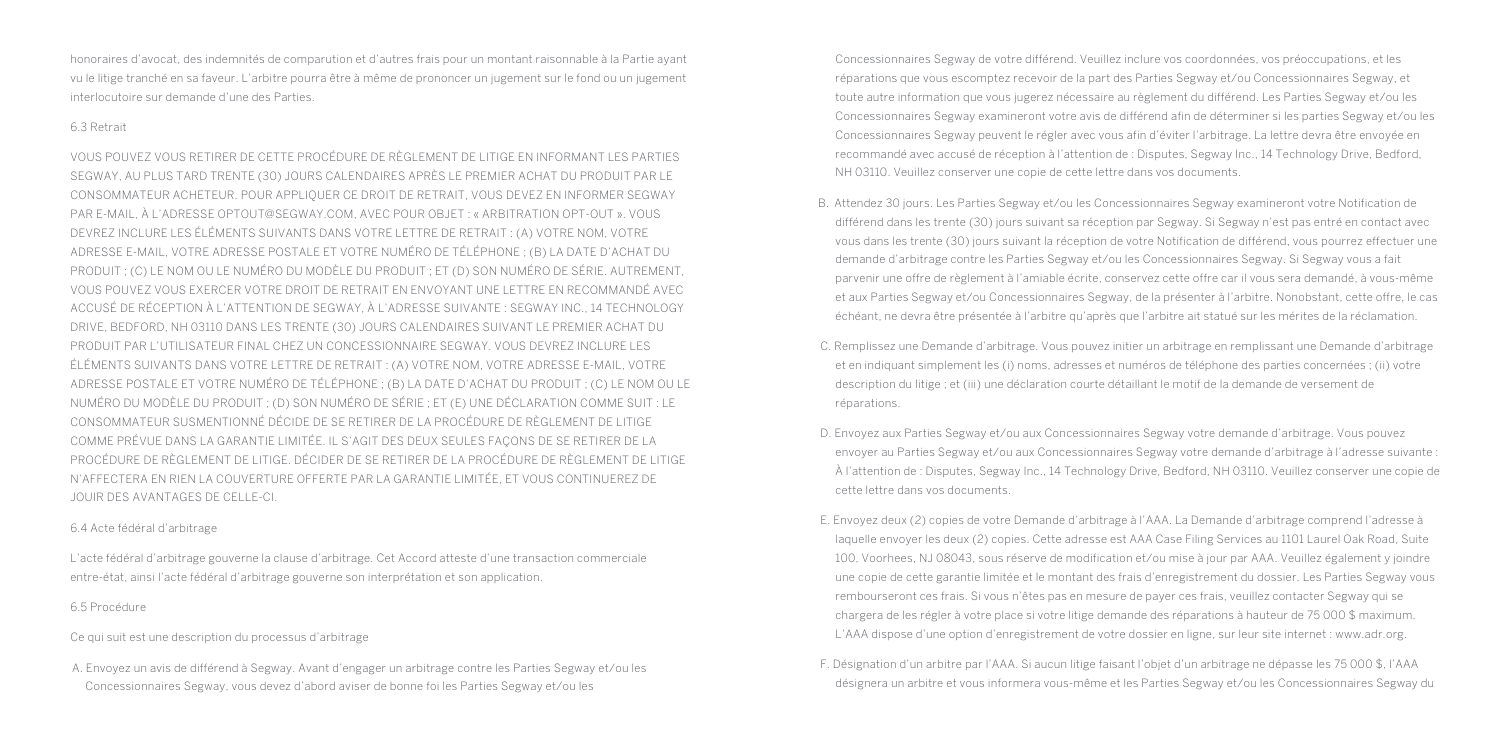nom et des qualifications de l'arbitre. L'AAA demande à tous les arbitres de vérifier ses éventuelles relations présentes ou antérieures avec les parties, les éventuels témoins, et les avocats des parties. Si l'arbitre fait état de telles relations, l'AAA vous en informera, ainsi que les Parties Segway. Si vous-même ou les Parties Segway n'êtes pas satisfaits du choix de l'arbitre par l'AAA, vous aurez sept (7) jours pour en informer l'AAA.

- G. Choisissez l'audience que vous souhaitez. À moins que vous-même et les Parties Segway acceptiez que l'audience d'arbitrage puisse se tenir ailleurs, l'arbitrage aura lieu dans le comté (ou la commune) où l'achat du Produit a été réalisé. Si votre demande est égale ou inférieure à 10 000 \$, vous pourrez choisir de réaliser la procédure d'arbitrage intégralement par écrit avec l'arbitre, sans audience conversationnelle. Vous pouvez également choisir de procéder à l'arbitrage complet par correspondance écrite avec l'arbitre qui n'inclut pas d'audience interactive. Une fois que l'AAA aura entamé la procédure d'arbitrage, vous aurez dix (10) jours pour informer l'AAA de votre choix d'audience. Si vous ne prenez pas de décision, l'AAA dirigera l'arbitrage par correspondance écrite sans audience conversationnelle. Si votre demande dépasse les 10 000 \$, le droit à une audience sera établi par les règlements de l'AAA. Ces règlements s'appliquent actuellement pour une audience en personne dans le cadre d'une demande supérieure à 10 000 \$ ; cependant, vous-même et les Parties Segway pouvez décider du type d'audience, en personne ou par téléphone, ou au contraire, continuer la procédure d'arbitrage par correspondance écrite.
- H. Décision de l'arbitre. Dans les quatorze (14) jours suivant la fin de l'audience en personne ou par téléphone, ou l'envoi de toutes les preuves écrites à l'arbitre dans le cadre d'un arbitrage par correspondance écrite, l'arbitre rendra sa décision par écrit. Cette décision comprendra les conclusions essentielles sur lesquelles l'arbitre s'est appuyé(e). Les Parties Segway répondront immédiatement à l'arbitre en l'informant de la mesure dans laquelle elles sont disposées à appliquer la décision et à mener les obligations fixées. Toute décision de l'arbitre peut être utilisée par n'importe quelle partie et pour n'importe quelle raison.
- I. Les parties conviennent de garder strictement confidentielle toute conduite, communication et renseignements divulgués et/ou communiqués à l'autre partie en vertu de la clause 6 (Réclamations, règlement des litiges et arbitrage obligatoire), y compris, sans s'y limiter, l'existence du règlement des différends, la médiation (si les parties conviennent de mener une médiation), le règlement, l'arbitrage, les procédures arbitrales, les observations faites par les parties et les décisions rendues par le tribunal arbitral, y compris ses sentences dans la mesure où elles ne sont pas déjà dans le domaine public, sauf dans les procédures judiciaires liées à la sentence ou lorsque la loi applicable l'exige.

#### 7. Bénéficiaire tiers prévu

Si une personne physique reçoit le Produit en cadeau de l'acheteur initial du Produit et que cette personne n'est pas

partie à cet Accord, cette personne est un bénéficiaire tiers prévu en vertu de cet Accord. Si une personne physique fait partie de la famille ou du ménage de son acheteur du Produit, il est raisonnable de s'attendre à ce qu'elle puisse utiliser, consommer ou être affectée par le Produit. Cette personne n'est pas partie à cet Accord. Cette personne est un bénéficiaire tiers prévu en vertu de cet Accord.

#### 8. Délai de prescription

Les parties conviennent que tout différend, controverse ou réclamation découlant de la garantie limitée, de la vente, de la condition ou de l'exécution du Produit, qu'il soit fondé sur un contrat, un délit, une fraude, une fausse déclaration ou toute autre théorie juridique en droit ou en équité, y compris, sans s'y limiter, les réclamations pour décès, blessures ou dommages-intérêts , doit commencer dans l'année suivant la cause d'action.

#### 9. Divisibilité

Si une condition, une clause ou une disposition de cet Accord est invalide, illégale ou inapplicable dans quelque juridiction que ce soit, une telle invalidité, illégalité ou inapplicabilité n'aura aucune incidence sur une autre condition, clause ou disposition de cet Accord, ni invalider ou rendre inapplicable une telle condition, clause ou disposition dans toute autre juridiction. Lorsqu'il est déterminé que toute condition, clause ou disposition est invalide, illégale ou inapplicable, les parties négocient de bonne foi et, en cas d'échec de la négociation, le tribunal arbitral peut modifier cet Accord pour donner effet le plus étroitement possible à l'intention initiale des parties afin que les transactions envisagées par la présente soient consommées comme prévu initialement dans la mesure du possible.

#### 10. Langue

Cet Accord peut être traduit en différentes langues. En cas de conflit, la version anglaise prévaut et contrôle.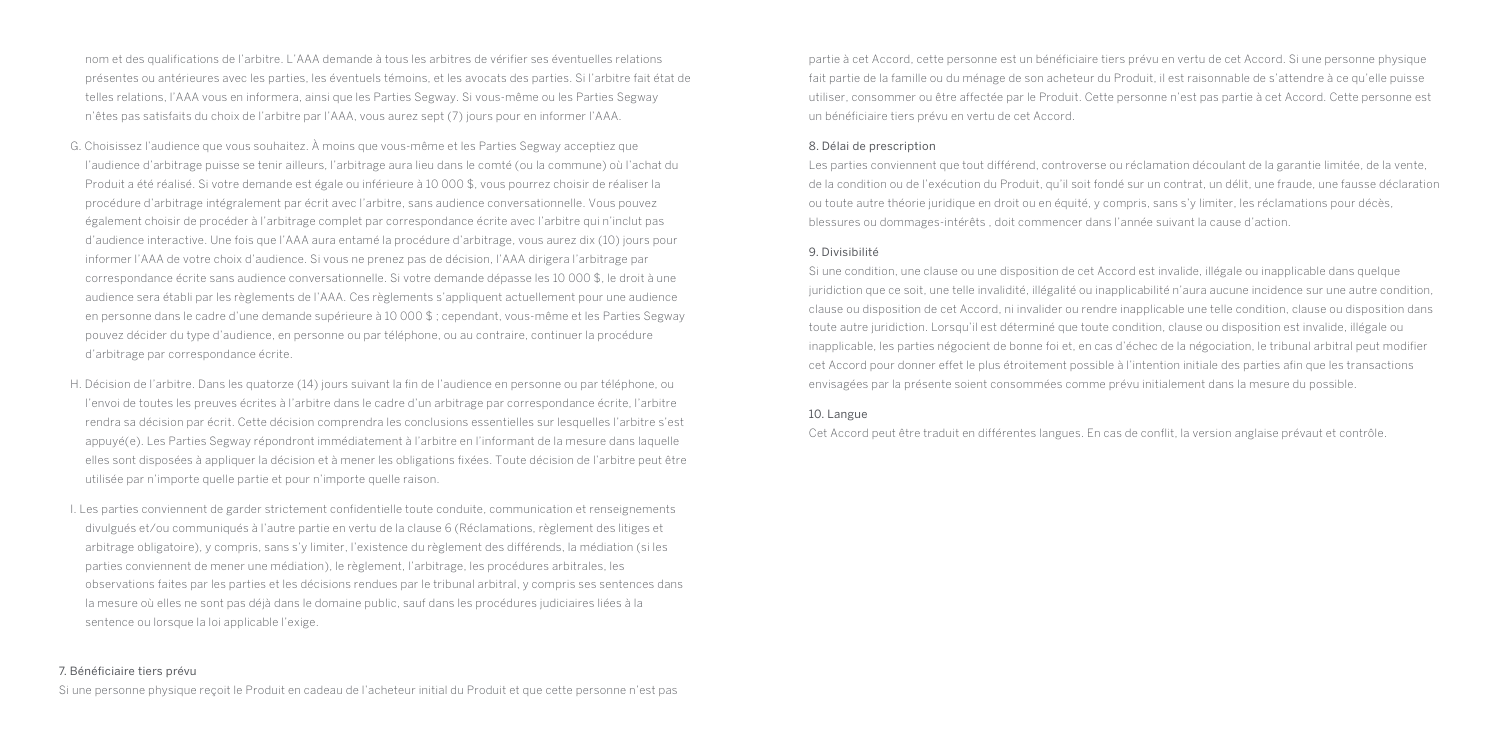

# Ninebot Mecha Kit

Garantía limitada y Acuerdo de Arbitraje



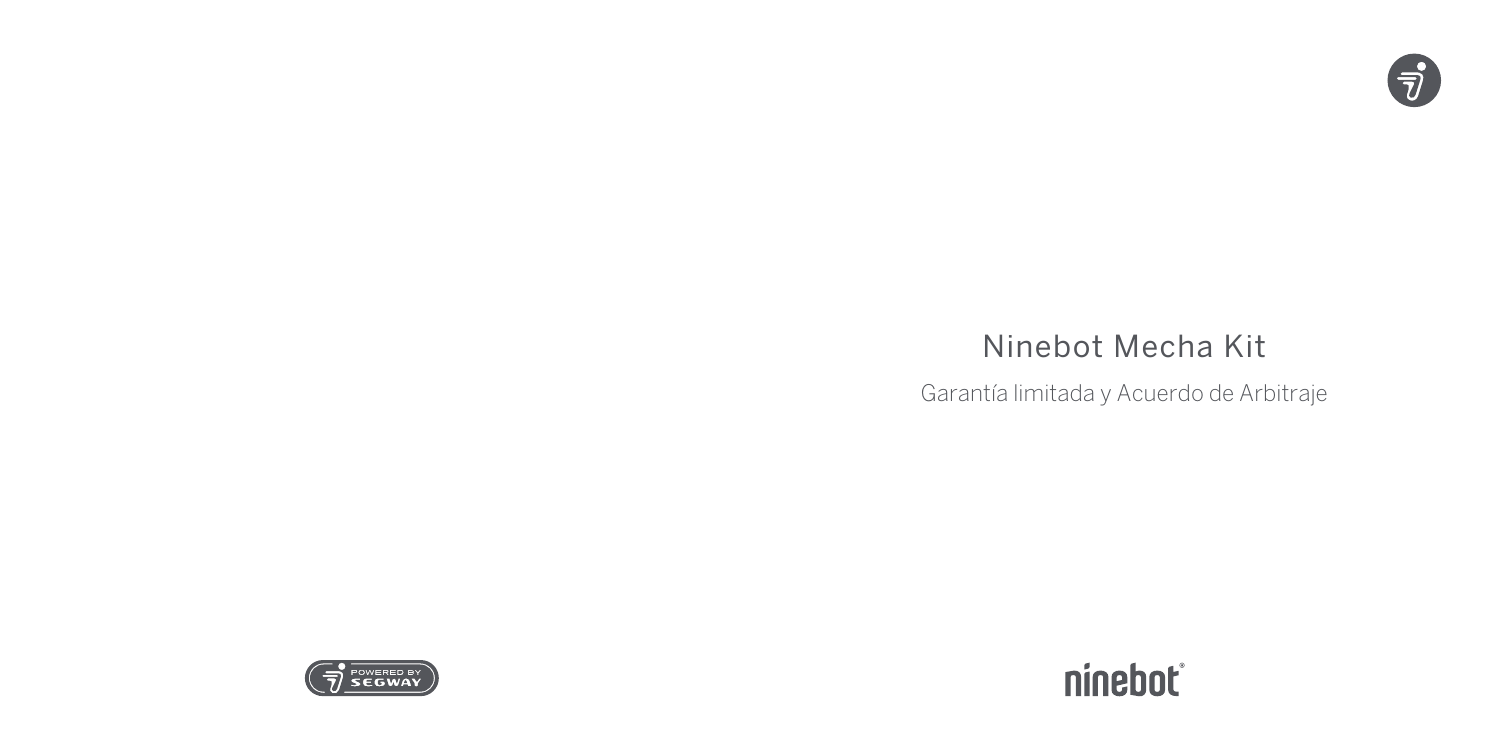### Acuerdo de Garantía Limitada y Arbitraje de Ninebot Mecha Kit

AVISO:POR FAVOR LEA ESTA GARANTÍA LIMITADA Y ACUERDO DE ARBITRAJE Y CONSERVE ESTE ACUERDO PARA FUTURAS REFERENCIAS. ESTE ACUERDO CONTIENE APARTADOS SOBRE GARANTÍA LIMITADA Y SOBRE ARBITRAJE REFERENTES A NINEBOT Mecha Kit ("PRODUCTO") Y SOBRE CUALQUIER Y TODAS LAS TRANSACCIONES Y RECLAMACIONES RELACIONADAS CON Y/O QUE SURJAN DEL PRODUCTO.

ESTE ES UN ACUERDO LEGAL VINCULANTE ("ACUERDO") ENTRE USTED (YA SEA UN INDIVIDUO O UNA ENTIDAD) Y EL FABRICANTE ("NINEBOT"), SEGWAY INC. ("SEGWAY"), Y SUS AFILIADOS (INCLUYENDO, PERO NO LIMITADO A SU EMPRESA MATRIZ, SUBSIDIARIA, EMPRESAS AFILIADAS, PREDECESOR, EMPRESA POSTERIOR, ADMINISTRADORES, SUCESORES, CESIONARIOS, OFICIALES, DIRECTORES, GERENTES, EMPLEADOS, MIEMBROS Y ACCIONISTAS) (COLECTIVAMENTE EL "GRUPO SEGWAY"), DISTRIBUIDORES SEGWAY (COMO SE DEFINE A CONTINUACIÓN) Y SUS AFILIADOS (COLECTIVAMENTE "CONCESIONARIOS SEGWAY").

LA COMPRA DEL PRODUCTO, ABRIR EL PAQUETE DEL PRODUCTO, UTILIZAR EL PRODUCTO, RETENER EL PRODUCTO, APROVECHAR LOS BENEFICIOS DE ESTE ACUERDO O LA ACEPTACIÓN ELECTRÓNICA DE ESTE ACUERDO CONSTITUYE LA ACEPTACIÓN DE ESTE ACUERDO, INDEPENDIENTEMENTE DE SI USTED ES EL COMPRADOR ORIGINAL, EL RECEPTOR DE UN REGALO, EL USUARIO U OTRO RECEPTOR DEL PRODUCTO. EN CASO DE QUE USTED, COMO PADRE(S) O GUARDIAN(S) LEGAL(S), COMPRE ESTE PRODUCTO EN NOMBRE O PARA SUS HIJOS, ACEPTA Y APRUEBA EN TODOS SUS ASPECTOS LOS TÉRMINOS Y CONDICIONES DEL ACUERDO Y ACEPTA QUE TANTO USTED COMO SUS HIJOS QUEDEN OBLIGADOS POR ESTE ACUERDO. USTED RECONOCE Y ACEPTA QUE HA RECIBIDO SUFICIENTE INFORMACIÓN SOBRE ESTE ACUERDO Y ACEPTA ESTE ACUERDO.

EL ACUERDO SE APLICA SOLAMENTE Y EXCLUSIVAMENTE AL PRODUCTO DISTRIBUIDO Y/O VENDIDO POR Y/O A TRAVÉS DEL GRUPO SEGWAY O DE LOS CONCESIONARIOS SEGWAY PARA EL MERCADO NORTEAMERICANO. SI USTED NO ES RESIDENTE EN EL MERCADO NORTEAMERICANO, POR FAVOR CONTACTE CON NOSOTROS ANTES DE USAR EL PRODUCTO YA QUE PUEDE NO TENER UNA GARANTÍA O TENER UNA GARANTÍA DIFERENTE DE LA PROPORCIONADA EN ESTE DOCUMENTO.

LA GARANTÍA LIMITADA TAMBIÉN LA PUEDE ENCONTRAR EN LÍNEA EN:

https://www.segway.com/warranty-information, Y EN LA DOCUMENTACIÓN PROPORCIONADA CON EL PRODUCTO DENTRO DE LA CAJA, Y EN EL PAQUETE FUERA DE LA CAJA. Esta información se actualizó por última vez en diciembre de 2020.

## ADVERTENCIA:

EL USO DEL PRODUCTO POR PARTE DE UNA PERSONA QUE NO HAYA RECIBIDO UN ENTRENAMIENTO SUFICIENTE, QUE NO POSEA LA EXPERIENCIA NI LAS HABILIDADES NECESARIAS, NO LO UTILICE EN CONFORMIDAD CON EL MANUAL DEL USUARIO, SUS INSTRUCCIONES, ORIENTACIÓN Y/O ADVERTENCIAS DE SEGURIDAD O INFRINJA LAS MISMAS, PUEDE PROVOCARLE LESIONES CORPORALES GRAVES O INCLUSO LA MUERTE Y DAÑOS A LA PROPIEDAD.

DEBE LEER CON ATENCIÓN TODAS Y CADA UNA DE LAS SECCIONES DE ESTE DOCUMENTO ANTES DE USAR EL PRODUCTO. SE LE ACONSEJA QUE CONSULTE A SUS PROPIOS PROFESIONALES Y ASESORES EN LO REFERENTE A LA INFORMACIÓN QUE AQUÍ FIGURA, ESPECIALMENTE EN LO RELACIONADO CON LA SEGURIDAD Y SUS DERECHOS Y DEBERES LEGALES.

LA DECISIÓN DE UN TUTOR LEGAL O DE UN PADRE PARA PERMITIR QUE SU HIJO USE, OPERE Y/O CONDUZCA EL PRODUCTO DEBERÁ BASARSE EN LA MADUREZ, HABILIDAD Y CAPACIDAD DEL NIÑO PARA SEGUIR LAS REGLAS (INCLUYENDO, PERO NO LIMITADO A LAS ADVERTENCIAS Y A LA INFORMACIÓN RELACIONADA CON LA SEGURIDAD QUE FIGURA EN EL MANUAL DEL USUARIO). LOS HIJOS NO DEBEN SER DEJADOS SOLOS MIENTRAS UTILIZAN, MANEJAN Y/O CONDUCEN EL PRODUCTO. SE REQUIERE LA SUPERVISION DE LOS PADRES O LOS TUTORES LEGALES EN TODO MOMENTO. DEBERÁ UTILIZARSE UN EQUIPO PROTECTOR Y EL CASCO ADECUADO DURANTE EL USO, MANEJO Y/O CONDUCCIÓN DEL PRODUCTO.

#### 1. Periodo de Garantía Limitada

Esta Garantía Limitada cubre únicamente defectos de cualquier material o defecto de fabricación del Producto y de sus componentes cuando tanto el Producto como sus componentes se usan en condiciones normales. En caso de que se detecte un defecto cubierto por esta Garantía Limitada, Segway y/o el grupo Segway a su criterio exclusivo repararán o sustituirán el Producto defectuoso o componentes del mismo en conformidad con esta Garantía Limitada. El Periodo de garantía aplicable para la Garantía Limitada comienza en la fecha de la compra inicial del Producto, ya sea realizada en Segway, a un revendedor autorizado por Segway, un distribuidor autorizado de Segway, o un Concesionario autorizado (denominado "Concesionario Segway" o, colectivamente, los "Concesionarios Segway").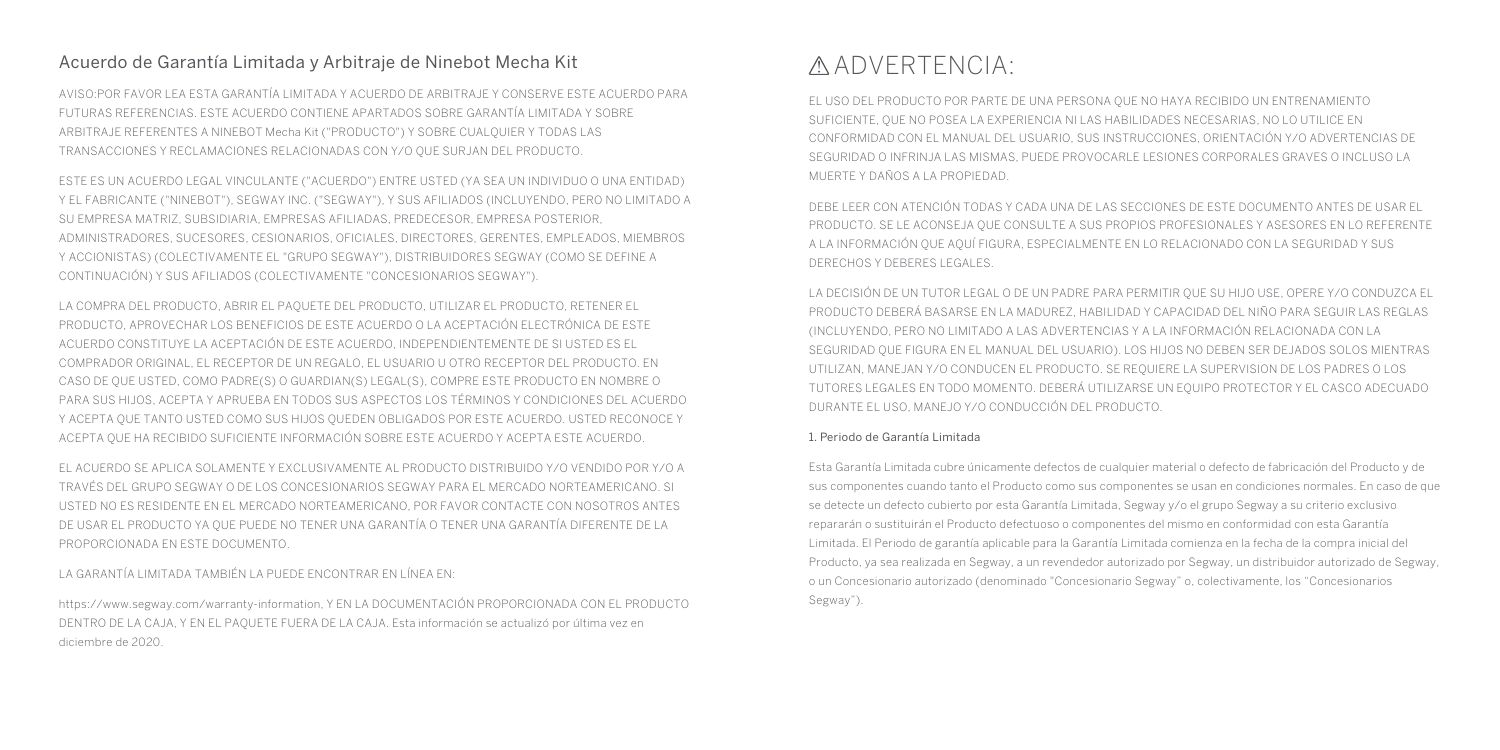| Nombre del componente                                                                                                                                                                                                                          | Periodo de garantía limitada |
|------------------------------------------------------------------------------------------------------------------------------------------------------------------------------------------------------------------------------------------------|------------------------------|
| Ensamble del chasis, ensamble del controlador                                                                                                                                                                                                  | 1 año                        |
| Batería, cargador de batería                                                                                                                                                                                                                   | 180 días                     |
| Ensamble del asiento, apoyabrazos izquierdo/derecho,<br>ensamble del joystick, ensamble de rueda universal, correa de<br>fijación, pedal, pieza fija de salida de potencia, conjunto de<br>carcasa trasera, ensamble del capó; caja de cambios | 90 días                      |

\*Las cajas de cambios son consumibles. El rendimiento de la caja de cambios se degradará naturalmente con el uso, lo que no es un problema de calidad. Para daños causados por factores no humanos, cada vehículo podría reemplazar como máximo dos cajas de cambios durante el período de garantía.

#### 2. Proceso del Servicio de Garantía Limitada

Los servicios en línea de Segway los tiene disponibles en http://www.segway.com/support/service-warranties. Durante el uso del Producto, si usted cree que el Producto o un componente es defectuoso y/o no funciona correctamente. POR FAVOR, DEJE INMEDIATAMENTE DE USAR EL PRODUCTO, Y GUÁRDELO ADECUADAMENTE. SI CONTINÚA USANDO EL PRODUCTO EN TALES CIRCUNSTANCIAS PUEDE PROVOCARLE LESIONES CORPORALES GRAVES O INCLUSO LA MUERTE O LA DE OTRAS PERSONAS. A continuación, póngase en contacto inmediatamente con Segway en technicalsupport@segway.com. El personal del servicio técnico de Segway está disponible para ayudarle on line o telefónicamente a realizar el diagnóstico del defecto, si lo hubiere, y para ofrecerle instrucciones adicionales. En caso de que necesite usar la garantía, deberá preparar los siguientes documentos: (i) la prueba de la compra original del Producto realizada en un concesionario Segway, (ii) el número de serie del Producto, y (iii) una descripción del defecto, si procede. Una vez verificado que usted tiene derecho a la cobertura y/o los servicios de Garantía Limitada, deberá facilitarnos su nombre, correo electrónico, dirección postal y número telefónico de contacto a efectos de recibir el número de Autorización de Devolución del Material (el "RMA", por sus siglas en inglés). Segway deberá recibir su Producto defectuoso o componentes del mismo en un plazo de treinta (30) días desde que Segway le enviara el RMA. Si un Producto defectuoso o el componente del mismo no puede enviarlo a Segway, Segway puede indicarle un proveedor de servicios externo designado para gestionar el servicio de garantía.

Usted se hace responsable de los gastos de envío y riesgo de pérdida y daños que puedan producirse durante el envío

que haga a Segway. Para el envío a Segway deberá meter su Producto o componente defectuoso dentro del embalaje original o un embalaje aprobado por Segway, que le será facilitado a su cargo. Usted defenderá, indemnizará y eximirá a Segway de cualquier pérdida y/o daño que pueda ser causado por un embalaje o envío inadecuado del Producto o componente que usted haya hecho a Segway.

Un proveedor de servicios autorizado o concesionario Segway realizará una inspección de su Producto devuelto. Si Segway determina razonablemente que el problema no lo cubre la Garantía Limitada, Segway se lo notificará y le dará información sobre las opciones de reparación o sustitución de pago que tiene disponibles, o Segway le devolverá su Producto sin reparar, y en ese caso, usted se hará responsable de los gastos de envío y seguro para la devolución de su Producto desde Segway. En caso de que los servicios no estén cubiertos por la garantía limitada y usted rechace un servicio de pago recomendado por el grupo Segway y/o el concesionario de Segway, usted entiende y reconoce que la falta de reparación y/o servicios del Producto puede aumentar el riesgo de caída y/o avería del Producto, lo que puede provocar daños severos a la propiedad, lesiones corporales graves o la muerte, y usted acepta que este es su consentimiento informado para asumir dicho riesgo.

En el caso de una devolución con derecho a la garantía y/o reparaciones, Segway prestará el servicio de sustitución del Producto defectuoso por nuevos repuestos o reacondicionados del mismo o similar tipo sin coste para usted por ese servicio. Segway se quedará con los repuestos que sustituya, que volverán a ser propiedad de Segway. En ese caso, Segway le pagará los gastos razonables de devolución del Producto.

#### 3. Derecho a Garantía Limitada

- 3.1 Su solicitud de servicio deberá recibirla Segway dentro del periodo de Garantía Limitada según se describe anteriormente. Segway debe recibir su Producto según se indica en el Proceso del Servicio de Garantía Limitada definido anteriormente.
- 3.2 Su Producto debe ser comprado a un concesionario Segway autorizado.
- 3.3 Deberá presentar el recibo original de la compra.
- 3.4 El número de serie de su Producto debe ser claramente legible, no debe estar oculto ni contener alteraciones o modificaciones.
- 3.5 Todos los sellos de seguridad deben estar intactos, estar en su lugar y no haber sufrido modificaciones.

#### 4. Exclusiones de la Garantía Limitada

Esta Garantía Limitada describe el servicio que usted tiene disponible en caso de que su Producto requiera usar el servicio de garantía. Puede que usted tenga una protección adicional conforme a su legislación local. Esta Garantía Limitada no cubre y excluye los daños a su Producto o a cualquier componente del mismo provocados por:

4.1 Abuso, uso indebido, uso imprudente, negligencia o uso comercial.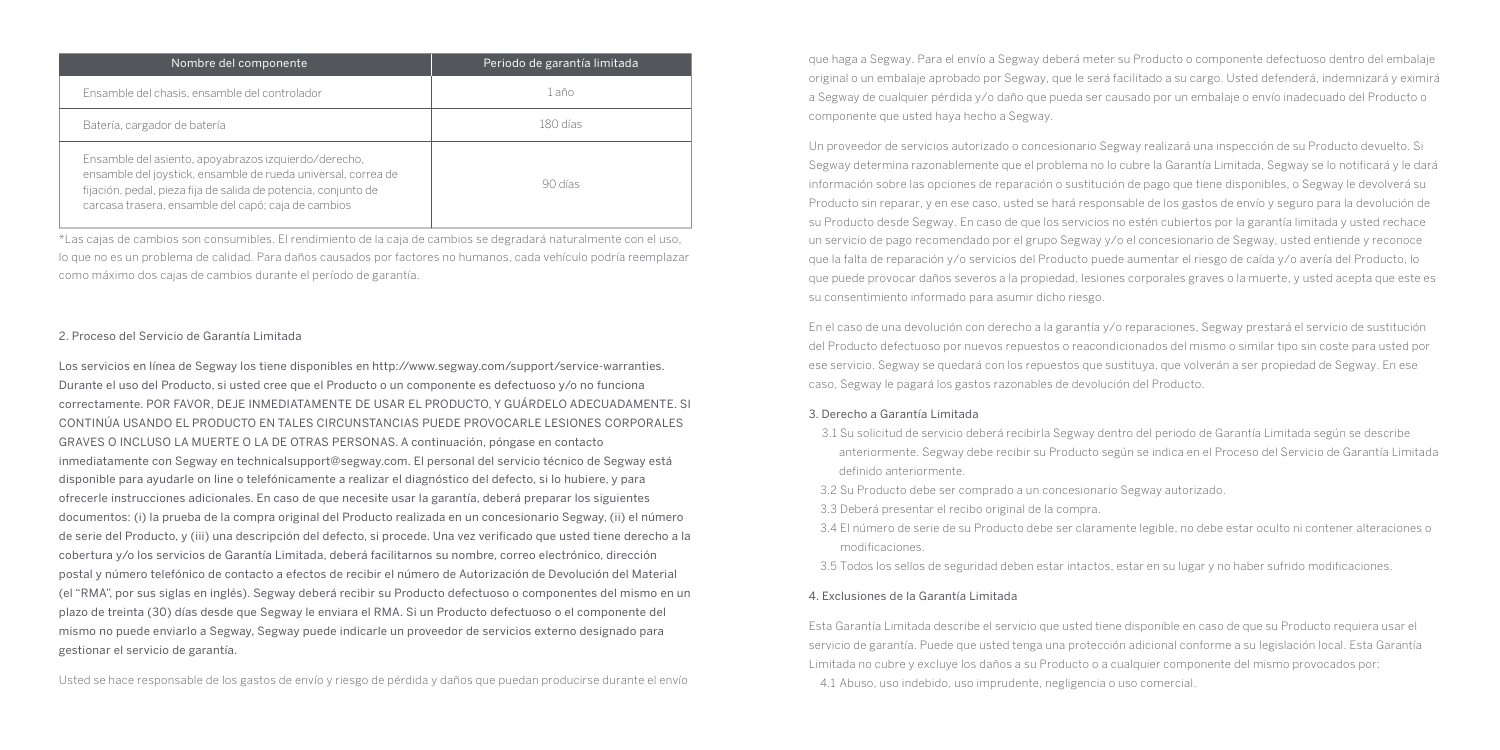- 4.2 Carga, almacenamiento, mantenimiento o funcionamiento inadecuados del Producto incumpliendo las instrucciones o limitaciones según se indica en la información sobre los materiales del usuario.
- 4.3 Uso del Producto incumpliendo las leyes y reglamentaciones aplicables.
- 4.4 Uso del Producto por parte de personas que no tengan la experiencia adecuada.
- 4.5 Accidente, colisión, conducir a una velocidad inadecuada en calles pavimentadas, conducir a una velocidad inadecuada en calles sin pavimentar, pasar sobre obstáculos, participar en carreras amateur, usarlo en una carrera profesional, uso en deportes en zonas de montaña, daño por fuego, daño por agua, daño por sustancias químicas, uso del producto sobrepasando los límites de temperatura de funcionamiento del producto, rociado con agua a alta presión, terremoto, caída, carga con peso excesivo.
- 4.6Modificaciones de piezas mecánicas, modificaciones de partes electrónicas o modificaciones del software integrado en el Producto.
- 4.7 Servicio, reparación y mantenimiento realizado por proveedores no autorizados.
- 4.8 Daños estéticos.
- 4.9 Uso del Producto con productos, componentes o accesorios de terceros.
- 4.10 Deterioro normal de piezas que se desgastan con el uso.
- 4.11 Uso del Producto con piezas desgastadas y caducadas.

#### 5. EXENCIÓN Y LIMITACIÓN DE RESPONSABILIDAD

SEGWAY Y EL GRUPO SEGWAY NO ASUMEN NI AUTORIZAN A PERSONA ALGUNA A ASUMIR EN SU REPRESENTACIÓN, NINGUNA OTRA OBLIGACIÓN NI RESPONSABILIDAD EN RELACIÓN CON UN PRODUCTO, LAS PARTES QUE LO COMPONEN, ACCESORIOS, SERVICIO DE REPARACIÓN O SOBRE ESTA GARANTÍA LIMITADA.

NI SEGWAY Y NI EL GRUPO SEGWAY SE HACEN RESPONSABLES POR CUALQUIER DAÑO DURANTE EL USO DE UN PRODUCTO, LAS PARTES QUE LO COMPONEN, SUS ACCESORIOS, O POR CUALQUIER PROBLEMA, PÉRDIDA O DAÑOS QUE PUDIESEN HABERSE PRODUCIDO DEBIDOS A CUALQUIER DEFECTO EN UN PRODUCTO, LAS PARTES QUE LO COMPONEN, ACCESORIOS, SERVICIO DE REPARACIÓN, O POR CUALQUIER OTRO DAÑO INCIDENTAL O INDIRECTO QUE PUDIERA HABER SUFRIDO EL COMPRADOR COMO RESULTADO DE ALGÚN DEFECTO EN UN PRODUCTO, LAS PARTES QUE LO COMPONEN, ACCESORIOS O SERVICIO DE REPARACIÓN. ALGUNOS PAíSES/ESTADOS NO PERMITEN LA EXCLUSION O LIMITACIÓN DE DAÑOS INCIDENTALES O SUBSIGUIENTES, POR LO QUE LA LIMITACIÓN O EXCLUSIÓN ANTERIOR PUEDE QUE NO SE LE APLIQUE EN LA MEDIDA EN QUE NO SE LO PERMITA LA LEGISLACIÓN EN VIGOR.

ESTA GARANTÍA LIMITADA ES LA ÚNICA GARANTÍA EXPRESA APLICABLE AL PRODUCTO Y A LAS PARTES QUE LO COMPONEN, ACCESORIOS Y SERVICIO DE REPARACIÓN. SEGWAY Y EL GRUPO SEGWAY NO SE HACEN RESPONSABLES DE NINGUNA OTRA GARANTÍA EXPRESA. SEGWAY Y EL GRUPO SEGWAY LIMITAN A LA

DURACIÓN DE ESTA GARANTÍA LIMITADA EXPRESA LA DURACIÓN Y COMPENSACIONES DE TODAS LAS GARANTÍAS IMPLÍCITAS, INCLUYENDO A TÍTULO INFORMATIVO, PERO NO LIMITADO A, LAS GARANTÍAS DE COMERCIABILIDAD Y APTITUD PARA UN OBJETIVO EN PARTICULAR, YA SEA DERIVADO DE LA LEY, EN CURSO DE NEGOCIACIONES, PRESTACIONES, USO MERCANTIL O DE CUALQUIER OTRA FORMA. LA LIMITACIÓN Y EXCLUSIONES DE LA GARANTÍA QUE ANTECEDEN QUEDARÁN SUJETAS A CUALQUIER LEY DE OBLIGATORIO CUMPLIMIENTO QUE PROHÍBA TAL EXCLUSIÓN, LIMITACIÓN, RESTRICCIÓN O MODIFICACIÓN DE LA GARANTÍA. PARA CUALQUIER GARANTÍA QUE PUEDA APLICARSE EN ESTOS CASOS EN BASE A QUE ESA GARANTÍA ES OBLIGATORIA POR LEY Y NO PUEDE SER EXCLUIDA, RESTRINGIDA O MODIFICADA DE FORMA EFECTIVA POR LA DECLARACIÓN ANTERIOR, LA DURACIÓN DE SU APLICABILIDAD SERÁ AQUELLA CUYO PERIODO RESULTE MÁS BREVE ENTRE EL PERIODO DISPUESTO AQUÍ POR LA GARANTÍA LIMITADA O EL EXIGIDO POR LA LEY EN VIGOR DEL PAÍS/ESTADO. ALGUNOS PAÍSES/ESTADOS NO PERMITEN LIMITACIONES EN LA DURACIÓN DE LAS GARANTÍAS IMPLÍCITAS, POR LO QUE PUEDE QUE LA LIMITACIÓN ANTERIOR NO SE LE PUEDA APLICAR.

EN NINGÚN CASO LA RESPONSABILIDAD TOTAL Y GLOBAL DE SEGWAY O EL GRUPO SEGWAY POR RECLAMACIONES DERIVADAS DE CUALQUIER LEY O TEORÍA APLICABLE, CONJUNTA O SEPARADAMENTE, QUE SURJAN O SE RELACIONEN CON LA COMPRA DEL PRODUCTO, INCUMPLIMIENTO DE CONTRATO, RESPONSABILIDAD EXTRA-CONTRACTUAL (INCLUYENDO LA NEGLIGENCIA) O DE CUALQUIER OTRO MODO, SOBREPASARÁ EL DEBER DE REPARAR O SUSTITUIR ALGÚN PRODUCTO DEFECTUOSO, QUEDANDO SUJETO ADEMÁS AL CRITERIO ÚNICO Y EXCLUSIVO DE SEGWAY. EN NINGÚN CASO SEGWAY O EL GRUPO SEGWAY SE HACEN RESPONSABLES ANTE CUALQUIER PERSONA POR DAÑOS EMERGENTES, INDIRECTOS, INCIDENTALES, ESPECIALES, EJEMPLARES, PUNITIVOS O INCREMENTADOS QUE SURJAN O ESTÉN RELACIONADOS CON, Y/O EN RELACIÓN CON LA COMPRA DEL PRODUCTO, CUALQUIER INCUMPLIMIENTO DE ESTE ACUERDO O LOS DEBERES DEL FABRICANTE INDEPENDIENTEMENTE DE: (A) SI TALES DAÑOS HABÍAN SIDO PREVISIBLES, (B) SI SEGWAY O EL GRUPO SEGWAY HABÍAN SIDO INFORMADAS O NO DE LA POSIBILIDAD DE TALES DAÑOS, Y (C) LA TEORÍA JURÍDICA O DE EQUIDAD (CONTRATO, RESPONSABILIDAD EXTRA-CONTRACTUAL U OTRO) EN LA CUAL SE BASA LA RECLAMACIÓN, A MENOS QUE ESAS LIMITACIONES Y EXCLUSIONES ESTÉN PROHIBIDAS POR LA LEGISLACIÓN EN VIGOR. LAS LIMITACIONES O EXCLUSIONES ANTERIORES SE APLICAN INCLUSO SI LAS RECLAMACIONES DE UN CLIENTE PERJUDICADO O CUALQUIER OTRA PERSONA (QUE PUEDA TENER DERECHO A RECLAMAR SEGÚN ESTE ACUERDO EN VIRTUD DE LA LEY O EQUIDAD) NO CUMPLEN SU PROPÓSITO FUNDAMENTAL. EN CASO DE QUE ALGUNOS PAÍSES/ESTADOS NO PERMITAN LA EXCLUSIÓN O LIMITACIÓN DE DETERMINADOS O TODOS LOS DAÑOS ANTERIORES, EN LA MEDIDA EN QUE ESAS LIMITACIONES O EXCLUSIONES NO ESTÁN PERMITIDAS POR LA LEY, PUEDE QUE NO SE LE APLIQUEN. ALGUNOS PAíSES/ESTADOS NO PERMITEN LA EXCLUSION O LIMITACIÓN DE DAÑOS INCIDENTALES O SUBSIGUIENTES, POR LO QUE EN LA MEDIDA EN QUE DICHAS LIMITACIONES O EXCLUSIONES NO SE PERMITEN POR LEY, LA LIMITACIÓN O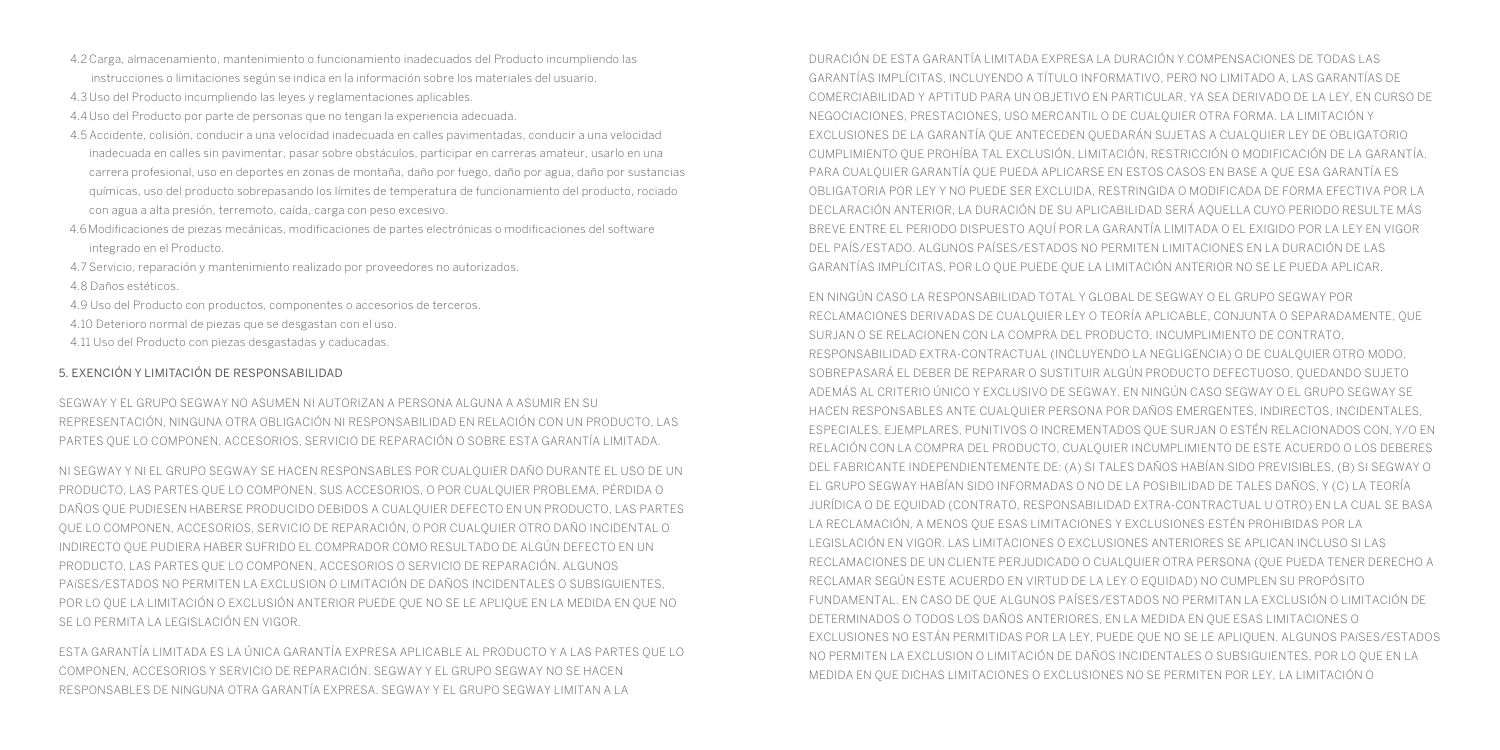#### EXCLUSION ANTERIOR PUEDE QUE NO SE LE APLIQUEN.

En la medida en que lo permita la ley vigente, el grupo SEGWAY por el presente DECLINA toda responsabilidad, y por lo tanto no se hace responsable de ningún daño, incluyendo con carácter informativo pero sin limitarse a, el fallecimiento, lesiones corporales o daños a la propiedad, derivados de o se relacionen con cualquier conducta (incluyendo el comportamiento ilícito), acción, inacción, acto (incluyendo el no actuar), omisión o negligencia por parte de cualquier concesionario, distribuidor, mayorista, minorista o tercero, autorizado o no autorizado, que participe en la distribución del Producto o la prestación de servicios del mismo. En la medida en que lo permita la ley vigente, las declaraciones y garantías explícitas, si las hubiere, prestadas a partir de ese momento, serán las únicas garantías y declaraciones realizadas por el Grupo SEGWAY a cualquier cliente o usuario final. Las filiales SEGWAY no se hacen responsables de ninguna otra garantía y/o declaración que pueda realizarse y/o proporcionarla otra persona, a menos que el Grupo Segway hayan autorizado explícitamente por escrito que se otorgue tal garantía y/o declaración adicional al cliente o usuario final.

#### 6. Reclamaciones, Resolución de Conflictos y Arbitraje Obligatorio

LAS CLAUSULAS CONTENIDAS EN ESTE DOCUMENTO SON LEGALMENTE VINCULANTES ENTRE USTED, EL GRUPO SEGWAY Y LOS CONCESIONARIOS DE SEGWAY. LAS RECLAMACIONES CONTENIDAS EN ESTE DOCUMENTO PUEDEN AFECTAR SUS DERECHOS, Y ES SU RESPONSABILIDAD LEER LAS SIGUIENTES SECCIONES. USTED PUEDE OPTAR POR NO ACEPTAR EL ACUERDO EN UN PLAZO DE 30 DÍAS NATURALES DESDE LA PRIMERA COMPRA DEL CONSUMIDOR ENVIANDO UN E-MAIL A OPTOUT@SEGWAY.COM Y FACILITANDO LA INFORMACIÓN CORRESPONDIENTE. PARA OBTENER MÁS INFORMACIÓN, CONSULTE LA SECCIÓN 6.3.

#### 6.1 Arbitraje vinculante.

El Grupo Segway y usted acuerdan que cualquier conflicto, controversia o reclamación que surja de o se relacione con este acuerdo, la garantía limitada, la venta, estado o rendimiento del producto, basado en el contrato, responsabilidad extracontractual, fraude, declaración inexacta o cualquier otra teoría jurídica conforme a derecho o a equidad, incluyendo con carácter informativo pero no limitado a, cualquier conflicto por fallecimiento, lesión o daños a la propiedad, será sometida a arbitraje vinculante cuando sea solicitado por cualquiera de las partes, notificándose esa solicitud a la otra parte.

El arbitraje será realizado por la Asociación Americana de Arbitraje (AAA) en conformidad con sus Reglas de arbitraje comercial y los Procedimientos complementarios para conflictos relacionados con el consumidor (colectivamente, las "Reglas de la AAA"). Las Reglas de la AAA están disponibles en Internet en adr.org, o llamando por teléfono a la AAA al 1-800-778-7879. El arbitraje será realizado ante un único mediador, cuyo laudo no puede

exceder, ni en cantidad ni en forma, la reparación permitida por la cláusula de "Exención y limitación de responsabilidad" del presente documento, sujeto a la ley vigente. El tribunal arbitral estará facultado para fallar ante cualquier objeción a su propia jurisdicción o a la validez o exigibilidad de cualquier parte del acuerdo arbitrado. Cualquier decisión del mediador será definitiva y puede ser presentada a juicio en cualquier juzgado de jurisdicción competente. Usted renuncia al derecho a que su conflicto sea visto en un juicio con jurado.

Usted renuncia al derecho a participar en acciones colectivas que surjan de o se relacionen con reclamaciones o conflictos con el Grupo Segway. Usted acuerda solicitar un arbitraje únicamente de forma individual. Este acuerdo no permite el arbitraje colectivo o cualquier otra reclamación presentada como demandante o miembro del colectivo en cualquier procedimiento de arbitraje colectivo o representativo. El tribunal arbitral no puede gestionar los casos de más de una persona y no puede dirigir de otra manera cualquier forma de procedimiento representativo o de grupo. En caso de que la prohibición del arbitraje de grupo se considere inválida o inejecutable, las demás partes del acuerdo de arbitraje continuarán siendo válidas.

La cláusula de la Sección 6 de "Resolución de Reclamos y Disputa" continuará siendo válida una vez que este acuerdo y/o la garantía limitada hayan finalizado o vencido o en caso de que una institución competente con facultades reales y jurisdicción sobre esta materia dictamine que este acuerdo y/o garantía limitada son nulos, anulables, inválidos o inejecutables, ya sea en su totalidad o en parte.

El Grupo Segway exige y usted por el presente acuerda que usted arbitrará sus demandas contra el Grupo Segway en conformidad con el arbitraje descrito anteriormente antes de ejercitar sus derechos al amparo de la ley de Garantías Magnuson-Moss ("Magnuson-Moss Warranty Act"). El Título I de la Ley de Garantías Magnuson-Moss no exige que usted reivindique los derechos y compensaciones que le correspondan no establecidos en el título I de la Ley de Garantías Magnuson-Moss.

#### 6.2 Reclamaciones de menor cuantía

En cualquier arbitraje en el cual el importe total de su reclamación, sin incluir los honorarios de abogados y peritos sea de \$5.000,00 o menos ("Reclamación de Menor Cuantía"), el árbitro puede, si el laudo le es favorable, adjudicar a su favor sus honorarios razonables de abogados, peritos y costas como parte de cualquier laudo siempre y cuando el fallo efectivo y confirmativo del mediador considere que la demanda no es improcedente. En una causa de menor cuantía, se requiere que usted pague el importe que resulte menor entre no más de la mitad de los honorarios totales administrativos, por servicios y del mediador, y \$50,00 de esos honorarios, y el Grupo Segway pagará el importe restante de los mismos. En una causa de menor cuantía, el grupo Segway no recuperará ningún honorario de abogado siempre que la reclamación que usted presente no se considere improcedente. Los honorarios administrativos, de servicios y del árbitro, en los cuales los daños totales reclamados por usted, sin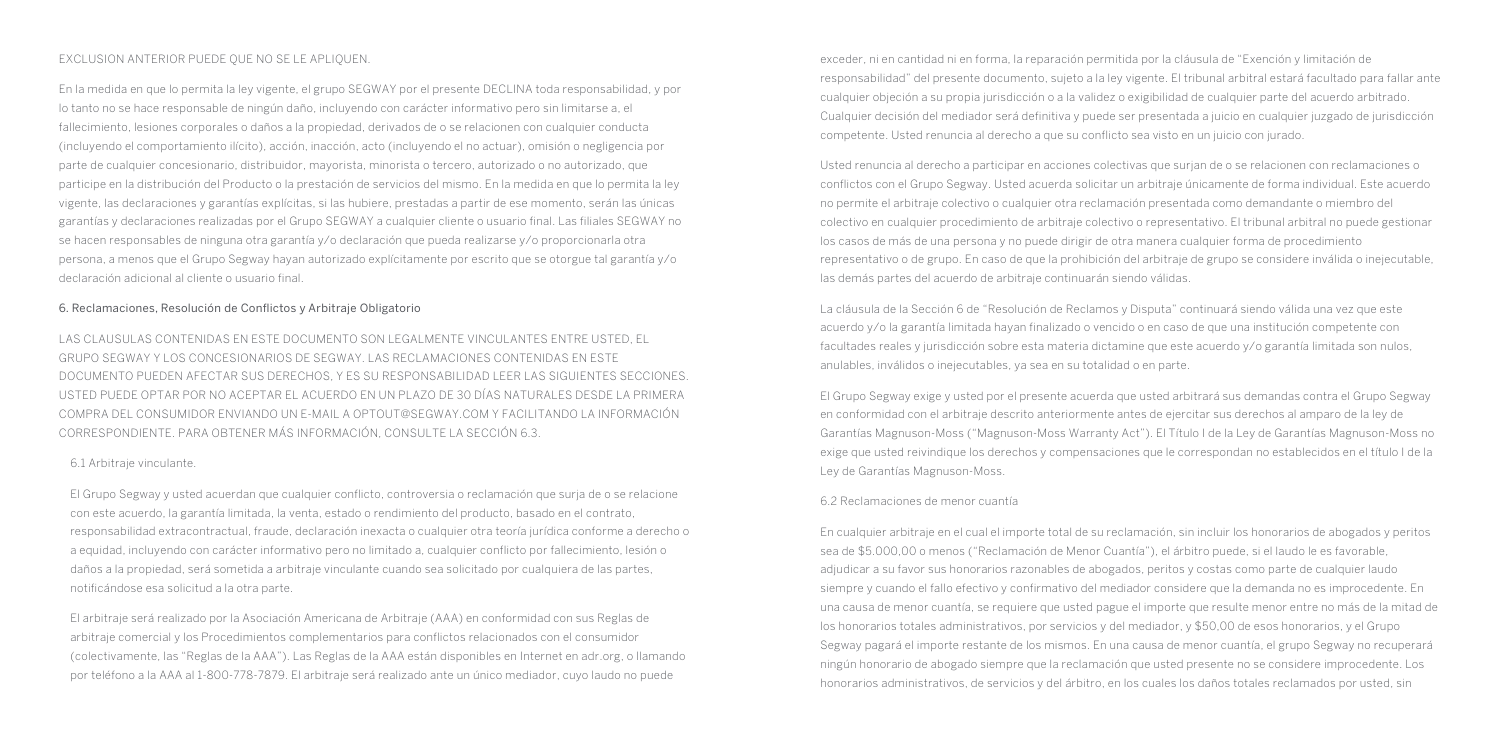incluir los honorarios de abogados y de peritos, excedan de \$5.000,00 ("Reclamación de Mayor Cuantía") se determinarán en conformidad con las Reglas de la AAA ("Asociación Americana de Arbitraje"). En una causa de mayor cuantía, el árbitro puede otorgar a la parte ganadora los honorarios razonables de abogado, perito y costas, o prorratear los mismos entre las partes. El árbitro estará facultado para conceder la tutela declarativa de derechos o establecer medidas cautelares, previa solicitud de cualquiera de las partes.

#### 6.3 Opción de Exclusión

USTED PUEDE OPTAR POR ABANDONAR ESTE PROCEDIMIENTO DE RESOLUCIÓN DE CONFLICTOS ENVIANDO UNA NOTIFICACIÓN A SEGWAY Y GRUPO SEGWAY EN UN PLAZO MÁXIMO DE TREINTA (30) DÍAS NATURALES DESDE LA FECHA DE COMPRA DEL PRODUCTO POR PARTE DEL PRIMER COMPRADOR. PARA OPTAR POR SU EXCLUSIÓN DEBE ENVIAR UNA NOTIFICACIÓN POR CORREO ELECTRÓNICO A SEGWAY A OPTOUT@SEGWAY.COM, FIGURANDO EN EL ASUNTO: "ARBITRATION OPT OUT" (OPCIÓN DE EXCLUSIÓN DE ARBITRAJE) LA NOTIFICACIÓN DE EXCLUSIÓN DEBE ENVIARSE POR CORREO ELECTRÓNICO, QUE INCLUYA: (A) SU NOMBRE, DIRECCIÓN DE CORREO ELECTRÓNICO, DIRECCIÓN POSTAL Y NÚMERO DE TELÉFONO; (B) LA FECHA EN LA QUE SE COMPRÓ EL PRODUCTO; (C) EL NOMBRE DEL MODELO DEL PRODUCTO O NÚMERO DEL MODELO; Y (D) EL NÚMERO DE SERIE. TAMBIÉN PUEDE PEDIR LA EXCLUSIÓN ENVIÁNDOLA A SEGWAY INC., 14 TECHNOLOGY DRIVE, BEDFORD, NH 03110, INGLATERRA, POR CORREO CERTIFICADO EN UN PLAZO MÁXIMO DE TREINTA (30) DÍAS NATURALES DESDE LA FECHA DE COMPRA DEL PRIMER USUARIO FINAL DEL PRODUCTO REALIZADA A UN CONCESIONARIO SEGWAY. LA CARTA DE EXCLUSIÓN DEBE CONTENER LA SIGUIENTE INFORMACIÓN: (A) SU NOMBRE, DIRECCIÓN DE CORREO ELECTRÓNICO, DIRECCIÓN POSTAL Y NÚMERO DE TELÉFONO; (B) LA FECHA EN LA QUE SE COMPRÓ EL PRODUCTO; (C) EL NOMBRE DEL MODELO DEL PRODUCTO O NÚMERO DEL MODELO; (D) EL NÚMERO DE SERIE; Y (E ) LA SIGUIENTE DECLARACIÓN: EL CONSUMIDOR MENCIONADO ANTERIORMENTE OPTA POR SU EXCLUSIÓN DEL PROCEDIMIENTO DE RESOLUCIÓN DE CONFLICTOS CORRESPONDIENTE A ESTA GARANTÍA LIMITADA. ESTAS SON LAS DOS ÚNICAS MANERAS EFECTIVAS DE EXCLUIRSE DE ESTE PROCEDIMIENTO DE RESOLUCIÓN DE DISPUTAS. EL HABER OPTADO POR EXCLUIRSE DE ESTE PROCEDIMIENTO DE RESOLUCIÓN DE CONFLICTOS NO AFECTARÁ A LA COBERTURA DE LA GARANTÍA LIMITADA EN FORMA ALGUNA Y USTED CONTINUARÁ DISFRUTANDO DE LOS BENEFICIOS DE LA GARANTÍA LIMITADA.

#### 6.4 Ley Federal de Arbitraje

La Ley Federal de Arbitraje rige esta cláusula de arbitraje. Este acuerdo certifica una transacción en comercio interestatal y por lo tanto su interpretación y ejecución se rige por la Ley Federal de Arbitraje.

6.5 Procedimiento

La siguiente es una descripción del proceso de arbitraje.

- A. Envíe por correo una Notificación de Reclamación a Segway. Antes de iniciar un arbitraje contra el Grupo Segway y/o los concesionarios de Segway, primero debe notificar de buena fe al Grupo Segway y/o a los concesionarios de Segway su demanda. Incluya su información de contacto, sus exigencias y la reparación que usted pide obtener del Grupo Segway y cualquier información que usted cree será de ayuda para resolver la reclamación. El Grupo Segway y/o los concesionarios de Segway revisarán su Notificación de Reclamación para determinar si el grupo Segway y/o los concesionarios de Segway pueden resolverlo conjuntamente con usted para evitar el arbitraje. La notificación deberá enviarla por correo certificado a la atención de: Disputes, Segway Inc., 14 Technology Drive, Bedford, NH 03110, Inglaterra. Deberá guardar una copia de su notificación para sus archivos.
- B. Espere 30 días. El grupo Segway revisará su Notificación de Reclamación en un plazo de treinta (30) días a partir de la fecha en que Segway reciba su Notificación de Conflicto. Si usted no ha tenido noticias de Segway dentro del plazo de treinta (30) días a partir de la recepción de su Notificación de Reclamación, usted puede proceder a presentar un procedimiento de arbitraje contra el Grupo Segway. Si Segway le presenta por escrito una oferta de conciliación, debe conservar esta oferta de conciliación porque en caso de arbitraje se requerirá que el grupo Segway y usted exhiban esta oferta de conciliación al mediador. Sin perjuicio de lo anterior, esa oferta, si la hubiere, no se exhibirá al mediador hasta después de que decida sobre la pertinencia de su demanda.
- C. Complete una Demanda de Arbitraje. Usted puede iniciar el procedimiento de arbitraje completando una Demanda de Arbitraje que incluya una declaración básica de (i) los nombres, direcciones y números de teléfono de las partes involucradas; (ii) su descripción de la reclamación; y (iii) una declaración breve detallando por qué tiene derecho a una reparación.
- D. Envíe al Grupo Segway y/o a los concesionarios de Segway su Demanda de Arbitraje. Puede enviar al grupo Segway y/o a los concesionarios de Segway su Demanda de Arbitraje a la siguiente dirección: Atención: Disputes, Segway Inc., 14 Technology Drive, Bedford, NH 03110, Inglaterra. Por favor conserve una copia de la notificación para sus archivos.
- E. Envíe a AAA dos (2) copias de su Demanda de Arbitraje. La Demanda de Arbitraje incluye la dirección a la que debe enviar dos (2) copias de su Demanda de Arbitraje. Su dirección actual es: AAA Case Filing Services, 1101 Laurel Oak Road, Suite 100, Voorhees, NJ 08043, Estados Unidos, sujeta a enmiendas y/o actualizaciones por parte de AAA. También debe incluir una copia de esta póliza de garantía y la tasa de solicitud correspondiente. El grupo Segway le rembolsará esta tasa de solicitud. Si usted no puede pagar la tasa de solicitud, póngase en contacto con Segway, y Segway pagará la tasa por usted si en su reclamación pide una reparación menor de \$75.000. La AAA cuenta con la opción de presentación en línea, que puede encontrar en su sitio web: